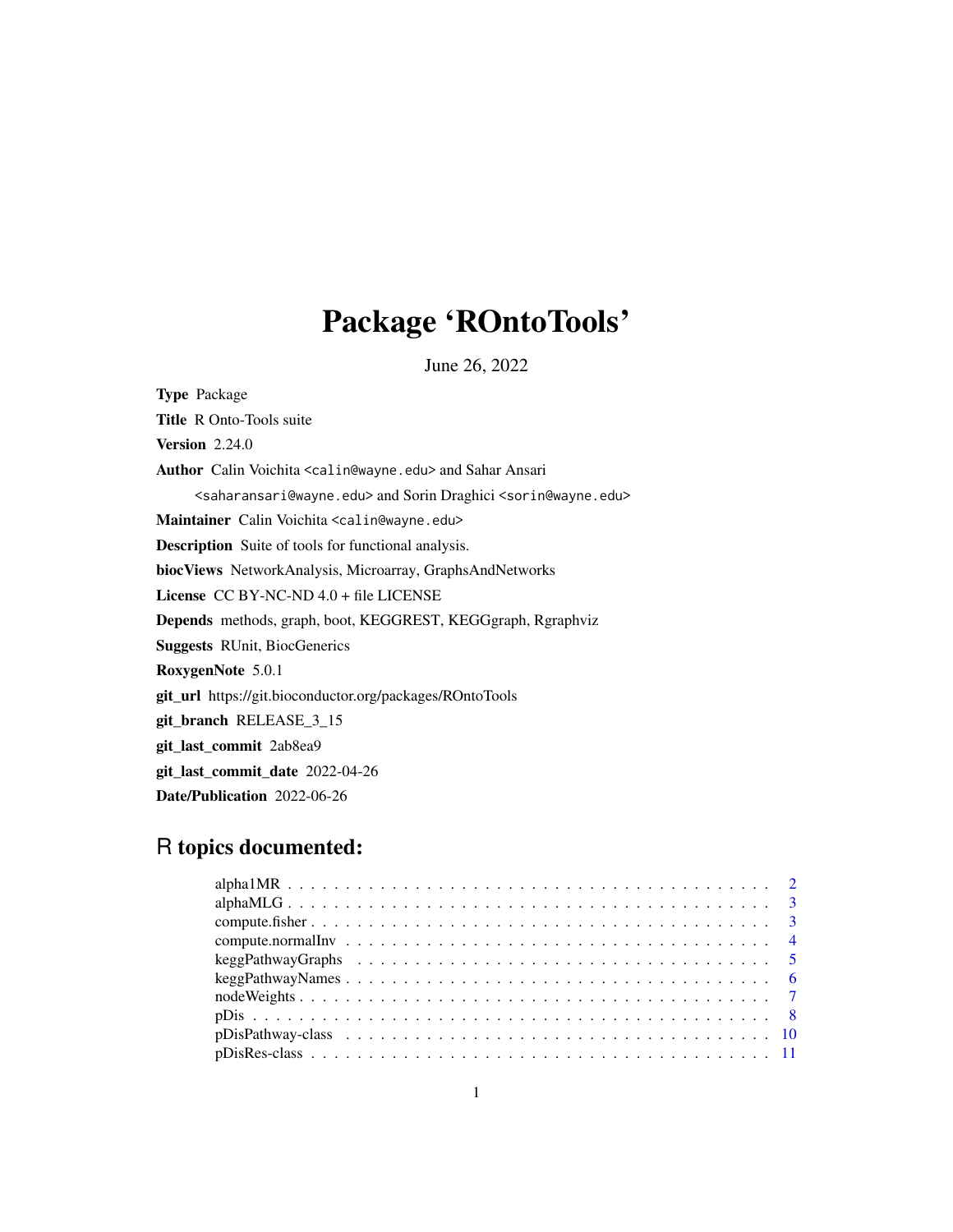# <span id="page-1-0"></span>2 alpha1MR

| Index |  |
|-------|--|
|       |  |
|       |  |
|       |  |
|       |  |
|       |  |
|       |  |
|       |  |
|       |  |
|       |  |
|       |  |
|       |  |
|       |  |
|       |  |

alpha1MR *Compute alpha weights*

# Description

Transform a vector of p-values into weights.

# Usage

 $alpha1MR(pv, threshold = max(pv))$ 

# Arguments

| p٧        | vector of p-values                                   |
|-----------|------------------------------------------------------|
| threshold | the threshold value that was used to select DE genes |

# Details

Computes a set of weights from p-values using the formula 1-pv/threshold.

# Author(s)

Calin Voichita and Sorin Draghici

### See Also

[pe](#page-11-1)

# Examples

load(system.file("extdata/E-GEOD-21942.topTable.RData", package = "ROntoTools"))

head(alpha1MR(top\$adj.P.Val))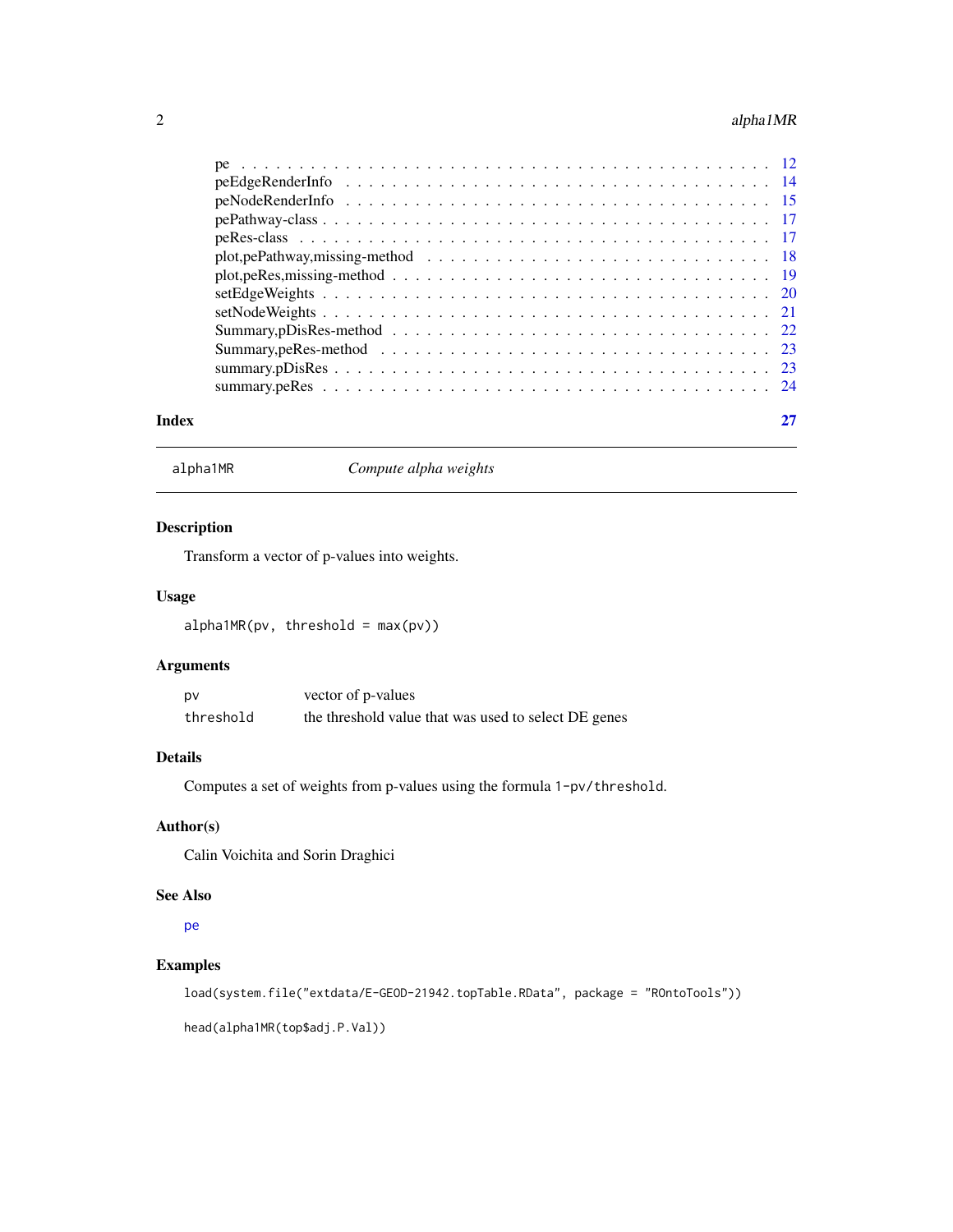<span id="page-2-0"></span>

# Description

Transform a vector of p-values into weights.

# Usage

 $alphaMLG(pv, threshold = max(pv))$ 

# Arguments

| p٧        | vector of p-values                                   |
|-----------|------------------------------------------------------|
| threshold | the threshold value that was used to select DE genes |

# Details

Computes a set of weights from p-values using the formula -log10(pv/threshold).

# Author(s)

Calin Voichita and Sorin Draghici

### See Also

[pe](#page-11-1)

# Examples

```
load(system.file("extdata/E-GEOD-21942.topTable.RData", package = "ROntoTools"))
```

```
head(alphaMLG(top$adj.P.Val))
```
<span id="page-2-1"></span>compute.fisher *Combine independent p-values using the Fisher method*

# Description

Combine independent p-values using the Fisher method

# Usage

compute.fisher(p, eps = 1e-06)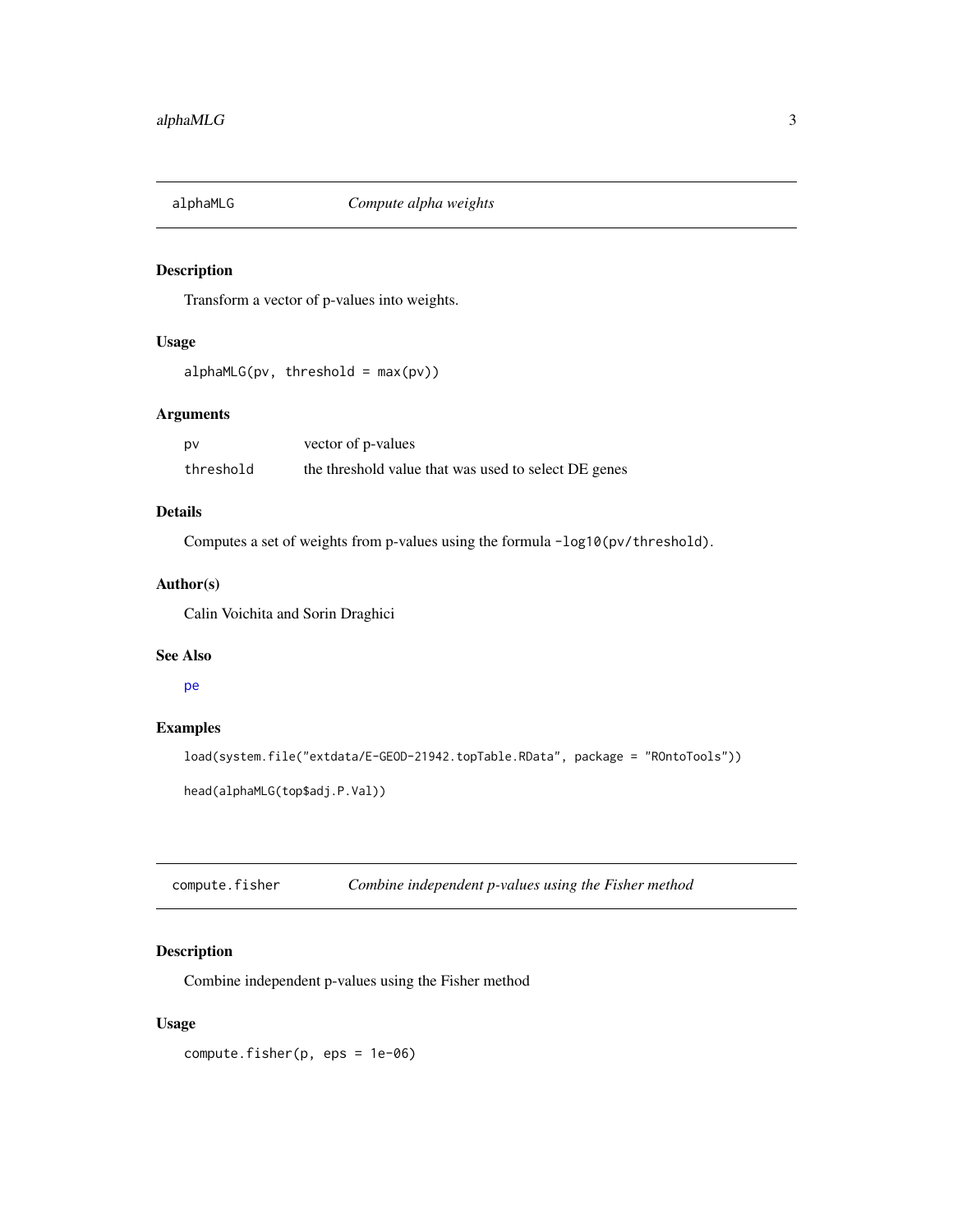# <span id="page-3-0"></span>Arguments

|     | a vector of independent p-values                                                |
|-----|---------------------------------------------------------------------------------|
| eps | the minimal p-value considered (all p-values smaller will be set to this value) |

# Value

the combined p-value

### Author(s)

Calin Voichita and Sorin Draghici

# References

Tarca AL., Draghici S., Khatri P., Hassan SS., Kim J., Kim CJ., Kusanovic JP., Romero R.: "A Signaling Pathway Impact Analysis for Microarray Experiments", 2008, Bioinformatics, 2009, 25(1):75-82.

# See Also

[pe](#page-11-1),[compute.normalInv](#page-3-1)

# Examples

 $p \leftarrow c(.1, .01)$ compute.fisher(p)

<span id="page-3-1"></span>compute.normalInv *Combine independent p-values using the normal inversion method*

### Description

Combine independent p-values using the normal inversion method

# Usage

```
compute.normalInv(p, eps = 1e-06)
```
### Arguments

|     | a vector of independent p-values                                                |
|-----|---------------------------------------------------------------------------------|
| eps | the minimal p-value considered (all p-values smaller will be set to this value) |

# Value

the combined p-value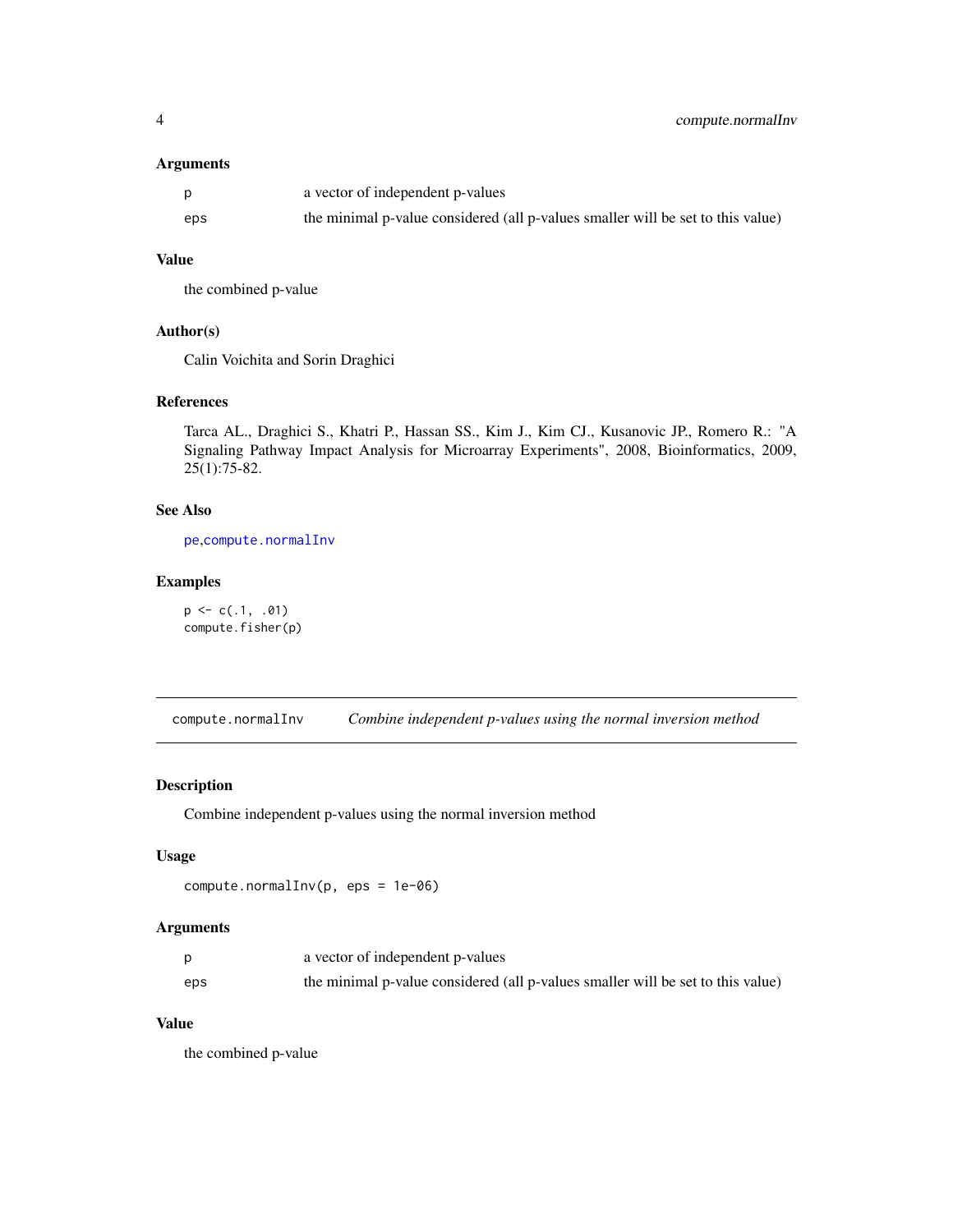# <span id="page-4-0"></span>keggPathwayGraphs 5

# Author(s)

Calin Voichita and Sorin Draghici

### References

Tarca AL., Draghici S., Romero R.: "A Mmore Specific Method To Combine Perturbation and Over-representation Evidence in Pathway Analysis", PSB 2010 poster.

# See Also

[pe](#page-11-1), [compute.fisher](#page-2-1)

# Examples

```
p \leftarrow c(.1, .01)compute.normalInv(p)
```
<span id="page-4-1"></span>keggPathwayGraphs *Download and parse KEGG pathway data*

# Description

Download and parse KEGG pathway data

# Usage

```
keggPathwayGraphs(organism = "hsa", targRelTypes = c("GErel", "PCrel",
 "PPrel"), relPercThresh = 0.9, nodeOnlyGraphs = FALSE,
 updateCache = FALSE, verbose = TRUE)
```
# Arguments

| organism      | organism code as defined by KEGG                                                           |
|---------------|--------------------------------------------------------------------------------------------|
| targRelTypes  | target relation types                                                                      |
| relPercThresh | percentage of the number of relation types over all possible realtions in the path-<br>way |
|               | nodeOnlyGraphs allow graphs with no edges                                                  |
| updateCache   | re-download KEGG data                                                                      |
| verbose       | show progress of downloading and parsing                                                   |

### Value

A list of [graphNEL](#page-0-0) objects encoding the pathway information.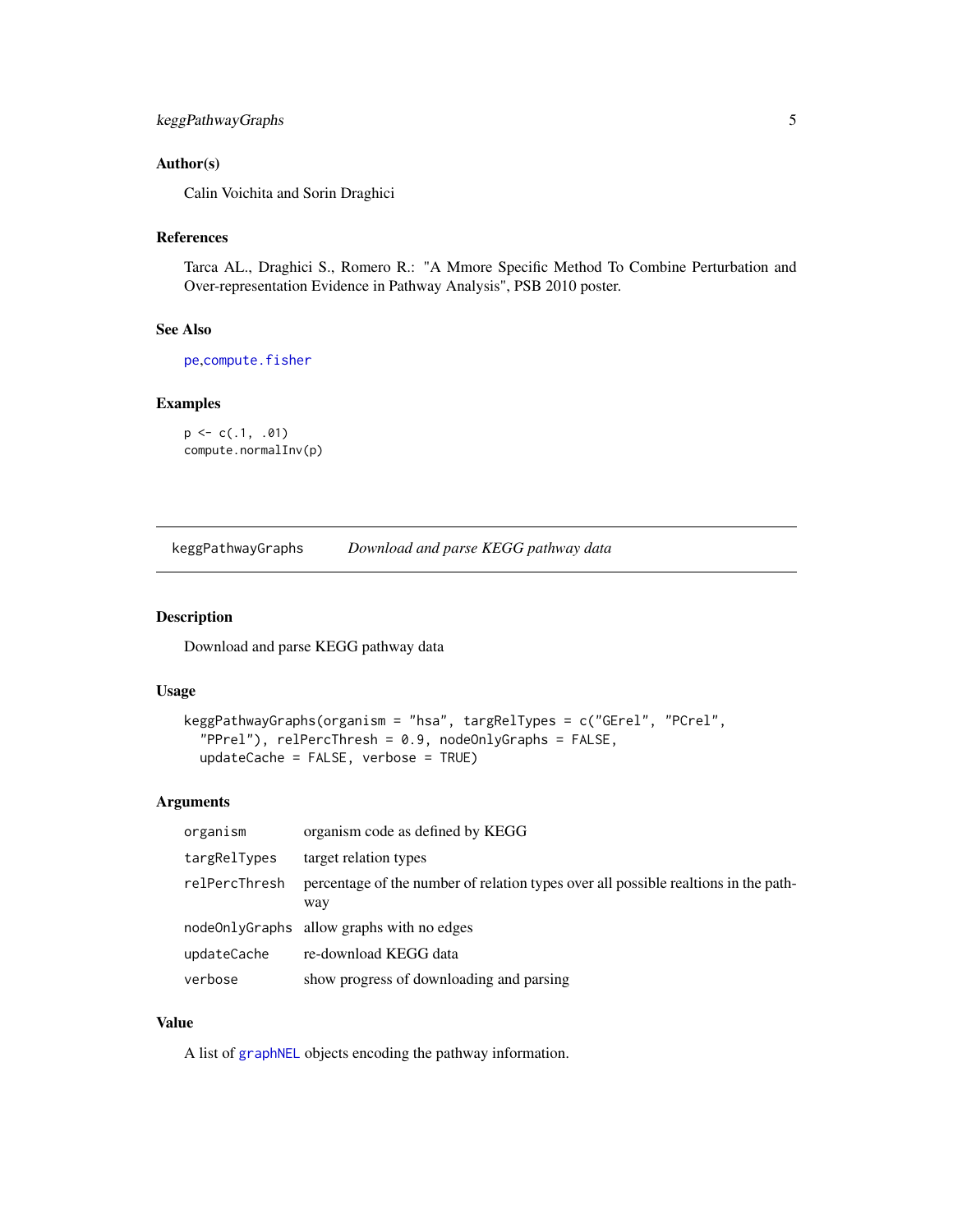### <span id="page-5-0"></span>Author(s)

Calin Voichita and Sorin Draghici

### See Also

[keggPathwayNames](#page-5-1)

# Examples

```
# The pathway cache provided as part of the pathway contains only the
# pathways that passed the default filtering. We recommend, re-downloading
# the pathways using the updateCache parameter
kpg <- keggPathwayGraphs("hsa")
# to update the pathway cache for human run:
# kpg <- keggPathwayGraphs("hsa", updateCache = TRUE)
# this is time consuming and depends on the available bandwith.
head(names(kpg))
kpg[["path:hsa04110"]]
head(nodes(kpg[["path:hsa04110"]]))
head(edges(kpg[["path:hsa04110"]]))
```
<span id="page-5-1"></span>keggPathwayNames *Obtain KEGG pathway titles*

### Description

Obtain KEGG pathway titles

# Usage

keggPathwayNames(organism = "hsa", updateCache = FALSE, verbose = TRUE)

### Arguments

| organism    | organism code as defined by KEGG         |
|-------------|------------------------------------------|
| updateCache | re-download KEGG data                    |
| verbose     | show progress of downloading and parsing |

# Value

A named vector of pathway titles. The names of the vector are the pathway KEGG IDs.

# Author(s)

Calin Voichita and Sorin Draghici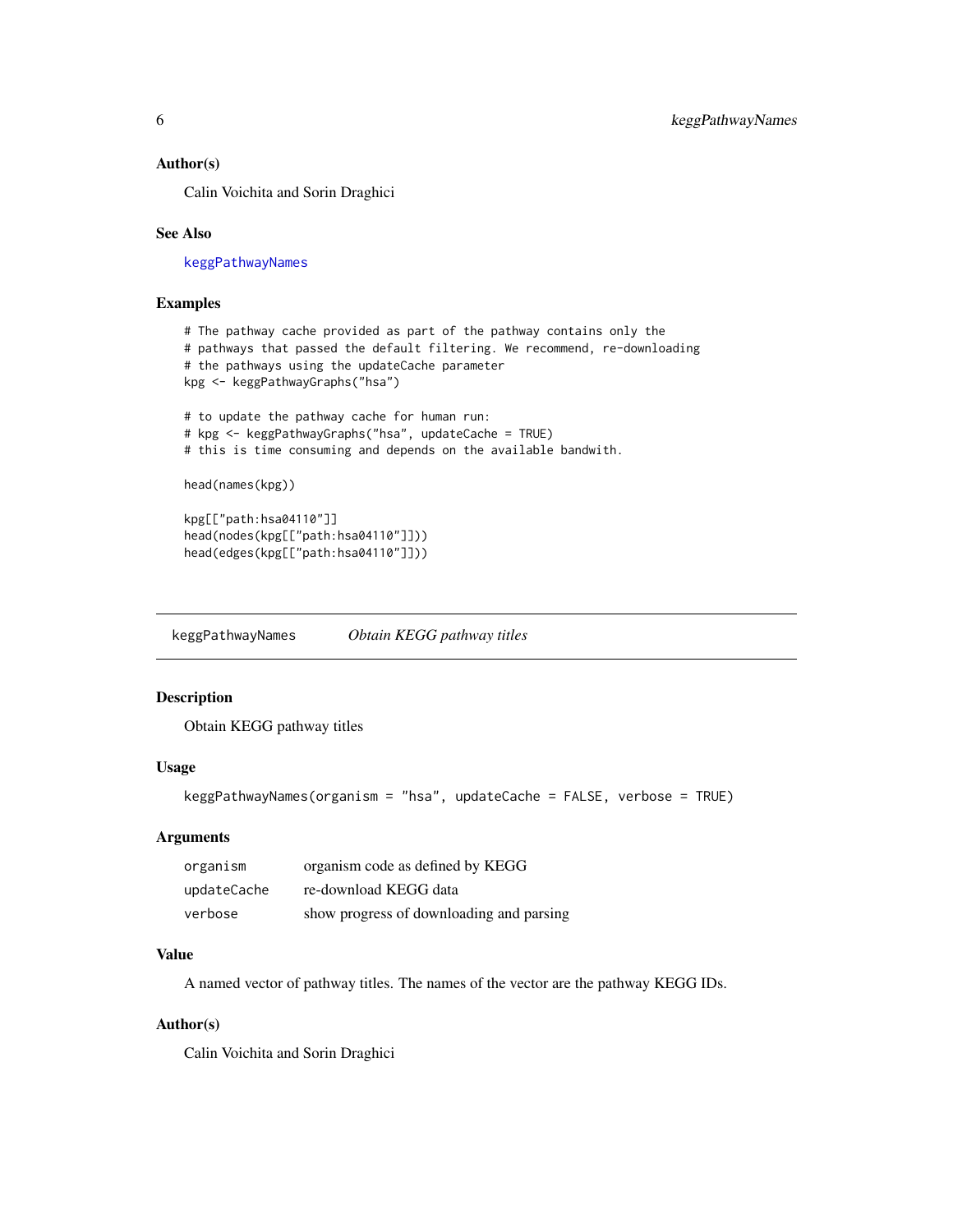# <span id="page-6-0"></span>nodeWeights 7

# See Also

[keggPathwayGraphs](#page-4-1)

# Examples

```
kpn <- keggPathwayNames("hsa")
```
# to update the pathway cache for human run: # kpn <- keggPathwayNames("hsa", updateCache = TRUE) # this is time consuming and depends on the available bandwidth.

head(kpn)

# nodeWeights *Retrieve the node weights of a graph*

### Description

A generic function that returns the node weights of a graph. If index is specified, only the weights of the specified nodes are returned. The user can control which node attribute is interpreted as the weight.

### Usage

```
nodeWeights(object, index, ..., attr = "weight", default = 1)
## S4 method for signature 'graph,character'
nodeWeights(object, index, attr, default)
## S4 method for signature 'graph,numeric'
nodeWeights(object, index, attr, default)
```

```
## S4 method for signature 'graph,missing'
nodeWeights(object, index, attr, default)
```
# Arguments

| object   | A graph, any object that inherits the graph class.                                                                                                      |
|----------|---------------------------------------------------------------------------------------------------------------------------------------------------------|
| index    | If supplied, a character or numeric vector of node names or indices.                                                                                    |
| $\cdots$ | Unused.                                                                                                                                                 |
| attr     | The name of the node attribute to use as a weight. You can view the list of<br>defined node attributes and their default values using nodeDataDefaults. |
| default  | The value to use if object has no node attribute named by the value of attr.<br>The default is the value 1.                                             |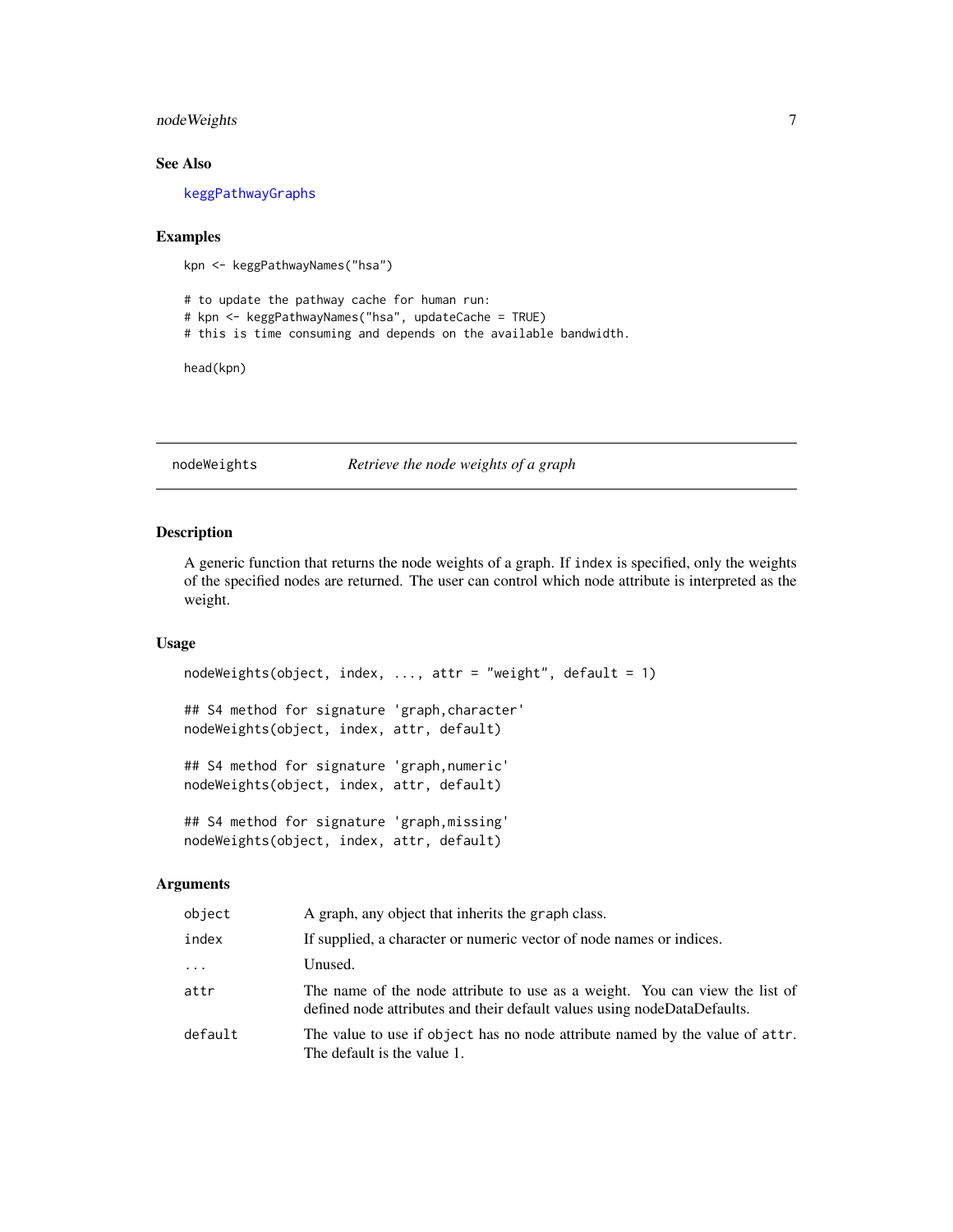### <span id="page-7-0"></span>Details

The weights of all nodes identified by the index are returned. If index is not supplied, the weights of all nodes are returned.

By default, nodeWeights looks for an node attribute with name "weight" and, if found, uses these values to construct the node weight vector. You can make use of attributes stored under a different name by providing a value for the attr argument. For example, if object is a graph instance with an node attribute named "WTS", then the call nodeWeights(object, attr="WTS") will attempt to use those values.

If the graph instance does not have an node attribute with name given by the value of the attr argument, default will be used as the weight for all nodes. Note that if there is an attribute named by attr, then its default value will be used for nodes not specifically customized. See nodeData and nodeDataDefaults for more information.

# Value

A named vector with the node weights. The names of the vector are the names of the specified index, or all nodes if index was not provided.

# Author(s)

Calin Voichita and Sorin Draghici

### See Also

[nodes,](#page-0-0) [nodeData](#page-0-0)

# Examples

```
library(graph)
V < - LETTERS[1:4]
g \leftarrow graphNEL(nodes = V, edgemode = "directed")
nodeWeights(g)
nodeWeights(g, "B")
nodeWeights(g, attr = "WT", default = 3)
```
<span id="page-7-1"></span>

pDis *Primary dis-regulation: Pathway analysis approach based on the unexplained dis-regulation of genes*

### **Description**

Primary dis-regulation: Pathway analysis approach based on the unexplained dis-regulation of genes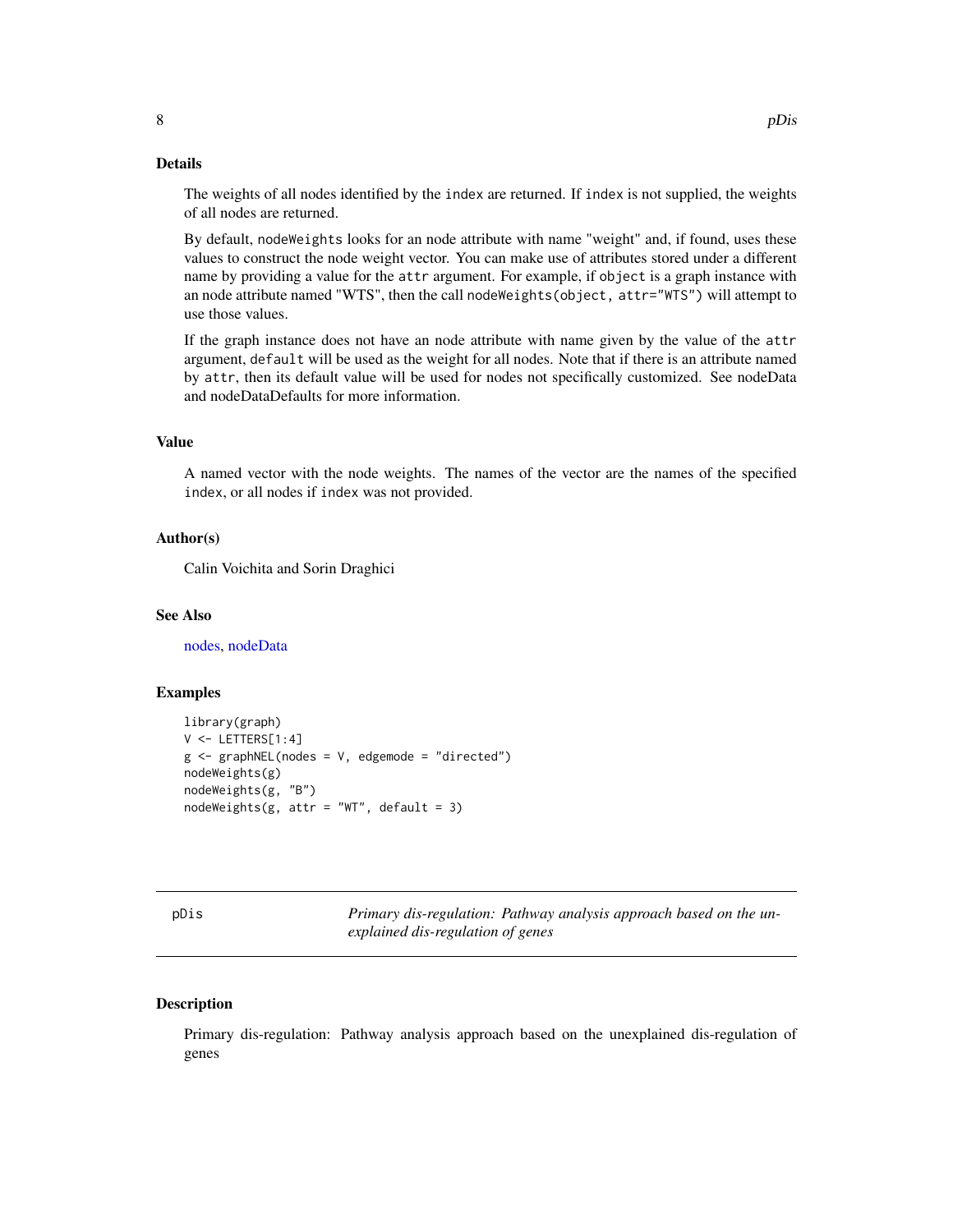### <span id="page-8-0"></span>pDis 9

# Usage

```
pDis(x, graphs, ref = NULL, nboot = 2000, verbose = TRUE,cluster = NULL, seed = NULL)
```
### Arguments

| $\mathsf{x}$ | named vector of log fold changes for the differentially expressed genes; names (x)<br>must use the same id's as ref and the nodes of the graphs                   |
|--------------|-------------------------------------------------------------------------------------------------------------------------------------------------------------------|
| graphs       | list of pathway graphs as objects of type graph (e.g., graphNEL); the graphs must<br>be weighted graphs (i.e., have an attribute weight for both nodes and edges) |
| ref          | the reference vector for all genes in the analysis; if the reference is not provided<br>or it is identical to names $(x)$ a cut-off free analysis is performed    |
| nboot        | number of bootstrap iterations                                                                                                                                    |
| verbose      | print progress output                                                                                                                                             |
| cluster      | a cluster object created by makeCluster for parallel computations                                                                                                 |
| seed         | an integer value passed to set seed () during the boostrap permutations                                                                                           |

### Details

See details in the cited articles.

# Value

An object of class [pDisRes-class](#page-10-1).

### Author(s)

Calin Voichita, Sahar Ansari and Sorin Draghici

### References

Voichita C., Donato M., Draghici S.: "Incorporating gene significance in the impact analysis of signaling pathways", IEEE Machine Learning and Applications (ICMLA), 2012 11th International Conference on, Vol. 1, p.126-131, 2012 Ansari, S., Voichita, C., Donato, M., Tagett, R., & Draghici, S. A Novel Pathway Analysis Approach Based on the Unexplained Disregulation of Genes.

# See Also

[Summary](#page-0-0), [keggPathwayGraphs](#page-4-1), [setNodeWeights](#page-20-1), [setEdgeWeights](#page-19-1)

### Examples

# load a multiple sclerosis study (public data available in Array Express

# ID: E-GEOD-21942)

# This file contains the top table, produced by the limma package with

- # added gene information. All the probe sets with no gene associate to them,
- # have been removed. Only the most significant probe set for each gene has been
- # kept (the table is already ordered by p-value)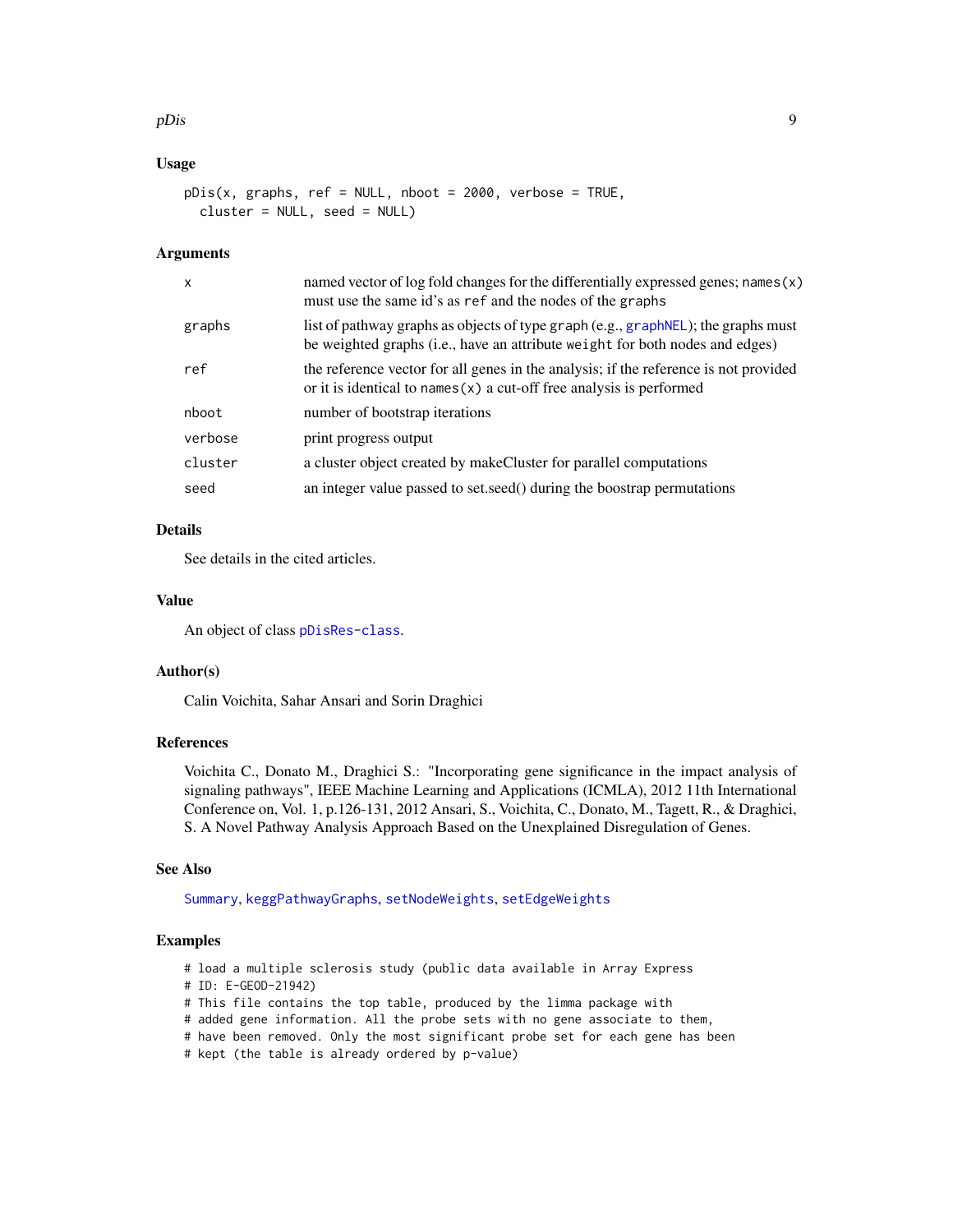```
# The table contains the expression fold change and signficance of each
# probe set in peripheral blood mononuclear cells (PBMC) from 12 MS patients
# and 15 controls.
load(system.file("extdata/E-GEOD-21942.topTable.RData", package = "ROntoTools"))
head(top)
# select differentially expressed genes at 1% and save their fold change in a
# vector fc and their p-values in a vector pv
fc <- top$logFC[top$adj.P.Val <= .01]
names(fc) <- top$entrez[top$adj.P.Val <= .01]
pv <- top$P.Value[top$adj.P.Val <= .01]
names(pv) <- top$entrez[top$adj.P.Val <= .01]
# alternativly use all the genes for the analysis
# NOT RUN:
# fc <- top$logFC
# names(fc) <- top$entrez
# pv <- top$P.Value
# names(pv) <- top$entrez
# get the reference
ref <- top$entrez
# load the set of pathways
kpg <- keggPathwayGraphs("hsa")
# set the beta information (see the citated documents for meaning of beta)
kpg <- setEdgeWeights(kpg)
# inlcude the significance information in the analysis (see Voichita:2012
# for more information)
# set the alpha information based on the pv with one of the predefined methods
kpg \le setNodeWeights(kpg, weights = alphaMLG(pv), defaultWeight = 1)
# perform the pathway analysis
# in order to obtain accurate results the number of boostraps, nboot, should
# be increase to a number like 2000
pDisRes <- pDis(fc, graphs = kpg, ref = ref, nboot = 100, verbose = TRUE)
# obtain summary of results
head(Summary(pDisRes))
```
<span id="page-9-1"></span>pDisPathway-class *Class that encodes the result of pDis analysis for a single pathway*

### **Description**

Class that encodes the result of pDis analysis for a single pathway

<span id="page-9-0"></span>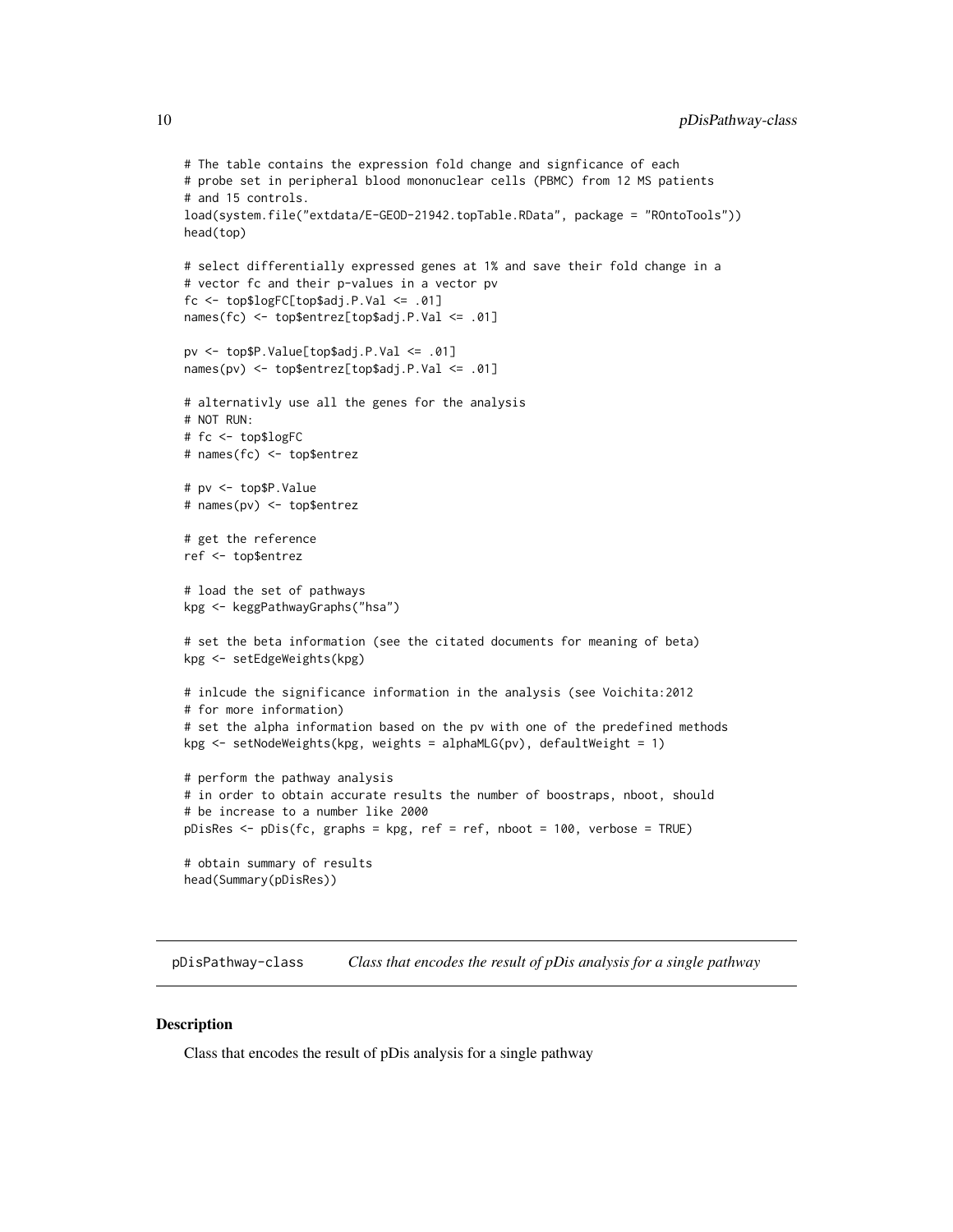### <span id="page-10-0"></span>pDisRes-class 11

# **Slots**

map: an object of type graph (e.g., [graphNEL](#page-0-0)).

- input: named vector of fold changes for genes on this pathway. The names of the genes are the orignal IDS used in the analysis
- ref: vector of reference IDs on this pathway
- boot: an object of class boot encoding the bootstrap information.
- pDis: the gene primary dis-regulation for all genes on the pathway, as computed by primary disregulation.
- asGS: pathway was considered as gene set

### Author(s)

Calin Voichita, Sahar Ansari and Sorin Draghici

### See Also

[pDis](#page-7-1), [pDisRes-class](#page-10-1)

<span id="page-10-1"></span>pDisRes-class *Primary dis-regulation (pDis) result class*

### Description

This class is used to encode the results of the pathway analysis performed by the function [pDis](#page-7-1).

# Details

The slots input and ref record global information related to the whole analysis, while the pathways slot records the specific results as [pDisPathway-class](#page-9-1) for each one of the pathways used in the analysis.

### Slots

pathways: A list of [pDisPathway-class](#page-9-1) objects.

- input: named vector of fold changes used for the analysis. The names of the vector are the IDs originaly used.
- ref: character vector containing the IDs used as reference in the analysis.
- cutOffFree: boolean value indicating if a cut-of-free analysis has been performed.

### Author(s)

Calin Voichita, Sahar Ansari and Sorin Draghici

### See Also

[pDis](#page-7-1), [pDisPathway-class](#page-9-1)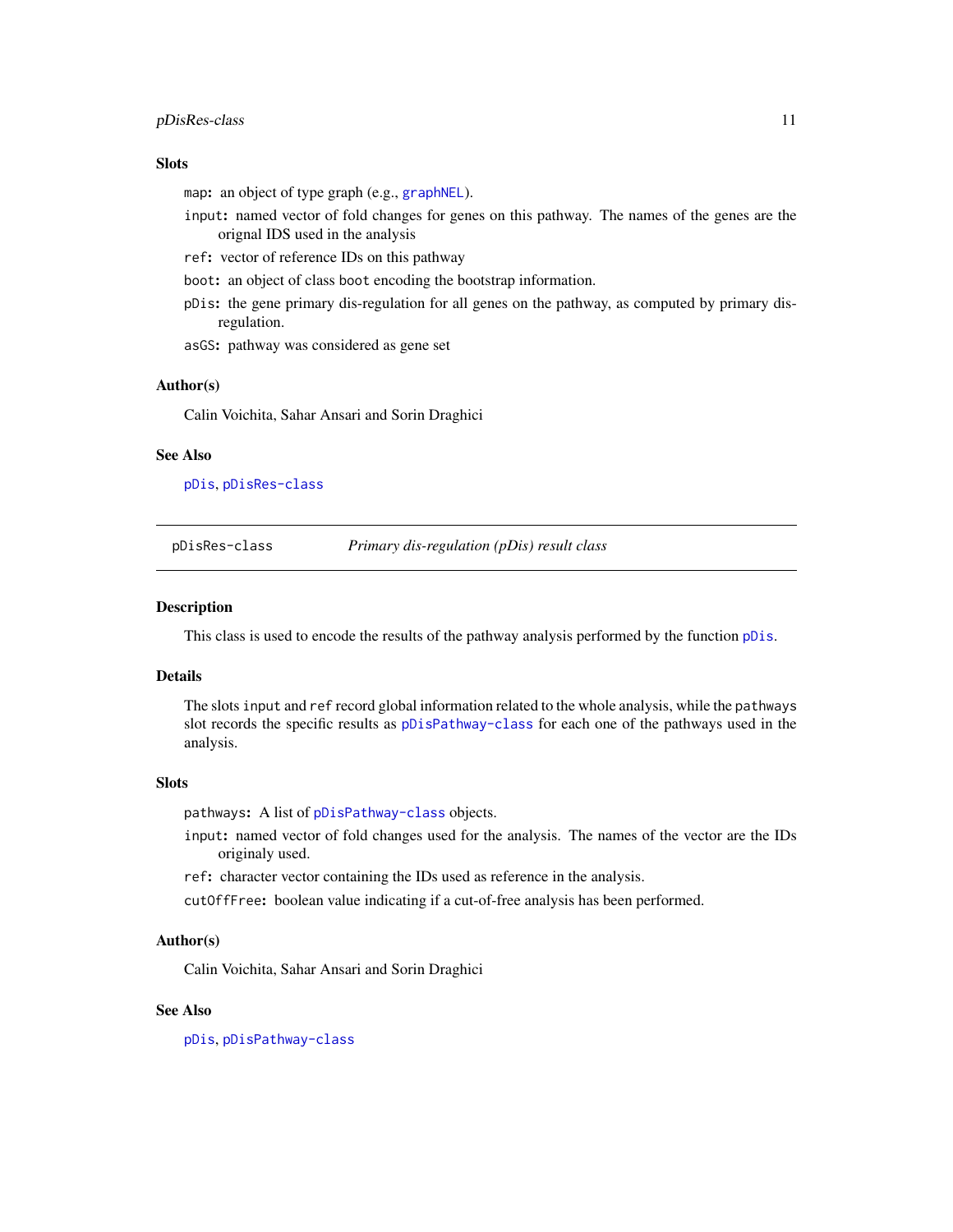### <span id="page-11-1"></span><span id="page-11-0"></span>Description

Pathway-Express: Pathway analysis of signaling pathways

# Usage

```
pe(x, graphs, ref = NULL, nboot = 2000, verbose = TRUE, cluster = NULL,seed = NULL)
```
### Arguments

| $\mathsf{x}$ | named vector of log fold changes for the differentially expressed genes; names (x)<br>must use the same id's as ref and the nodes of the graphs                   |
|--------------|-------------------------------------------------------------------------------------------------------------------------------------------------------------------|
| graphs       | list of pathway graphs as objects of type graph (e.g., graphNEL); the graphs must<br>be weighted graphs (i.e., have an attribute weight for both nodes and edges) |
| ref          | the reference vector for all genes in the analysis; if the reference is not provided<br>or it is identical to names $(x)$ a cut-off free analysis is performed    |
| nboot        | number of bootstrap iterations                                                                                                                                    |
| verbose      | print progress output                                                                                                                                             |
| cluster      | a cluster object created by makeCluster for parallel computations                                                                                                 |
| seed         | an integer value passed to set.seed() during the boostrap permutations                                                                                            |

# Details

See details in the cited articles.

# Value

An object of class [peRes-class](#page-16-1).

### Author(s)

Calin Voichita and Sorin Draghici

# References

Voichita C., Donato M., Draghici S.: "Incorporating gene significance in the impact analysis of signaling pathways", IEEE Machine Learning and Applications (ICMLA), 2012 11th International Conference on, Vol. 1, p.126-131, 2012

Tarca AL., Draghici S., Khatri P., Hassan SS., Kim J., Kim CJ., Kusanovic JP., Romero R.: "A Signaling Pathway Impact Analysis for Microarray Experiments", 2008, Bioinformatics, 2009, 25(1):75-82.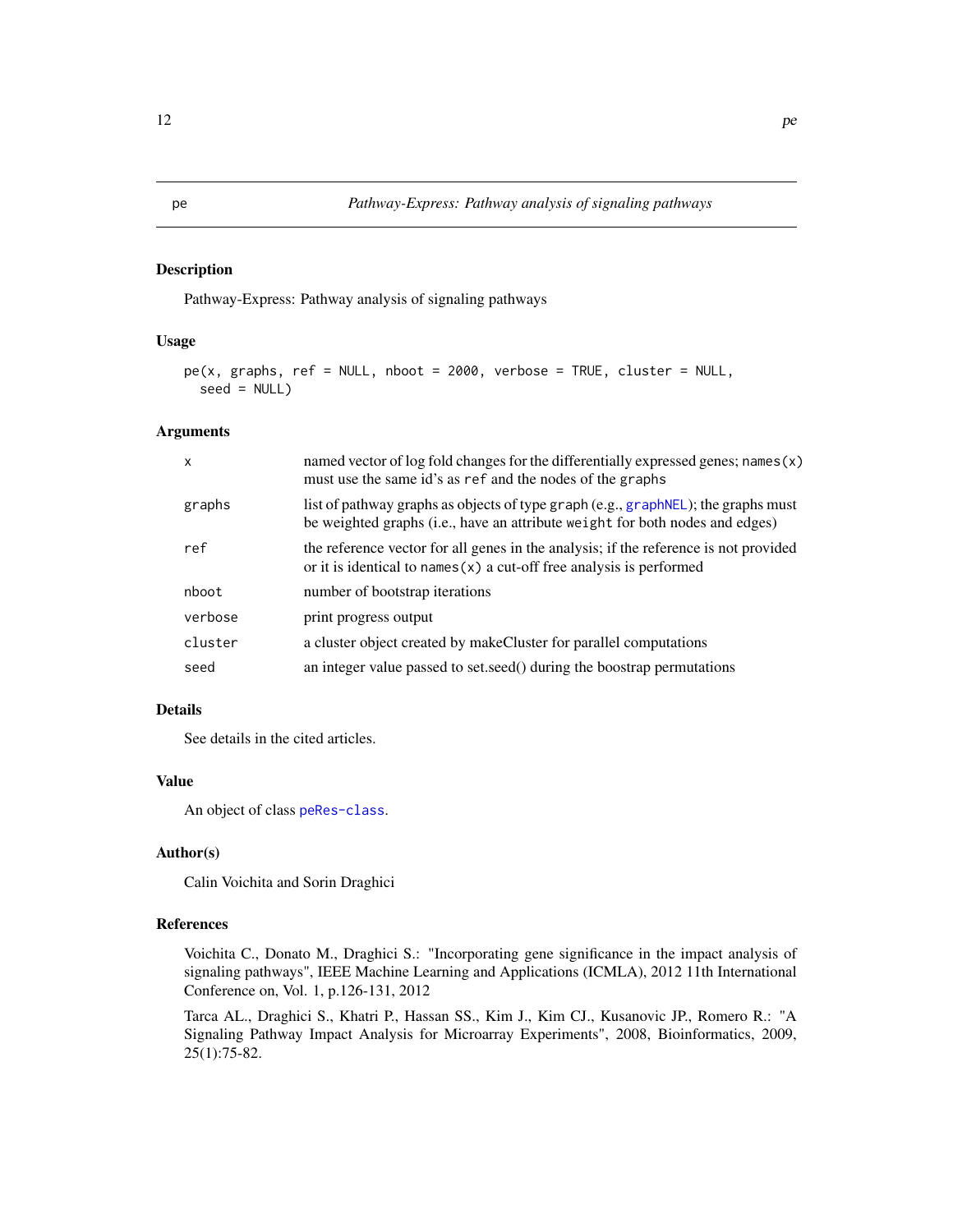<span id="page-12-0"></span>Khatri P., Draghici S., Tarca AL., Hassan SS., Romero R.: "A system biology approach for the steady-state analysis of gene signaling networks". Progress in Pattern Recognition, Image Analysis and Applications, Lecture Notes in Computer Science. 4756:32-41, November 2007.

Draghici S., Khatri P., Tarca A.L., Amin K., Done A., Voichita C., Georgescu C., Romero R.: "A systems biology approach for pathway level analysis". Genome Research, 17, 2007.

### See Also

[Summary](#page-0-0), [plot,peRes,missing-method](#page-0-0), [keggPathwayGraphs](#page-4-1), [setNodeWeights](#page-20-1), [setEdgeWeights](#page-19-1)

### Examples

```
# load a multiple sclerosis study (public data available in Array Express
# ID: E-GEOD-21942)
# This file contains the top table, produced by the limma package with
# added gene information. All the probe sets with no gene associate to them,
# have been removed. Only the most significant probe set for each gene has been
# kept (the table is already ordered by p-value)
# The table contains the expression fold change and signficance of each
# probe set in peripheral blood mononuclear cells (PBMC) from 12 MS patients
# and 15 controls.
load(system.file("extdata/E-GEOD-21942.topTable.RData", package = "ROntoTools"))
head(top)
# select differentially expressed genes at 1% and save their fold change in a
# vector fc and their p-values in a vector pv
fc \leq -top\ top\ C[top\ Id . P. Val \leq .01names(fc) <- top$entrez[top$adj.P.Val <= .01]
pv <- top$P.Value[top$adj.P.Val <= .01]
names(pv) <- top$entrez[top$adj.P.Val <= .01]
# alternativly use all the genes for the analysis
# NOT RUN:
# fc <- top$logFC
# names(fc) <- top$entrez
# pv <- top$P.Value
# names(pv) <- top$entrez
# get the reference
ref <- top$entrez
# load the set of pathways
kpg <- keggPathwayGraphs("hsa")
# set the beta information (see the citated documents for meaning of beta)
kpg <- setEdgeWeights(kpg)
# inlcude the significance information in the analysis (see Voichita:2012
# for more information)
```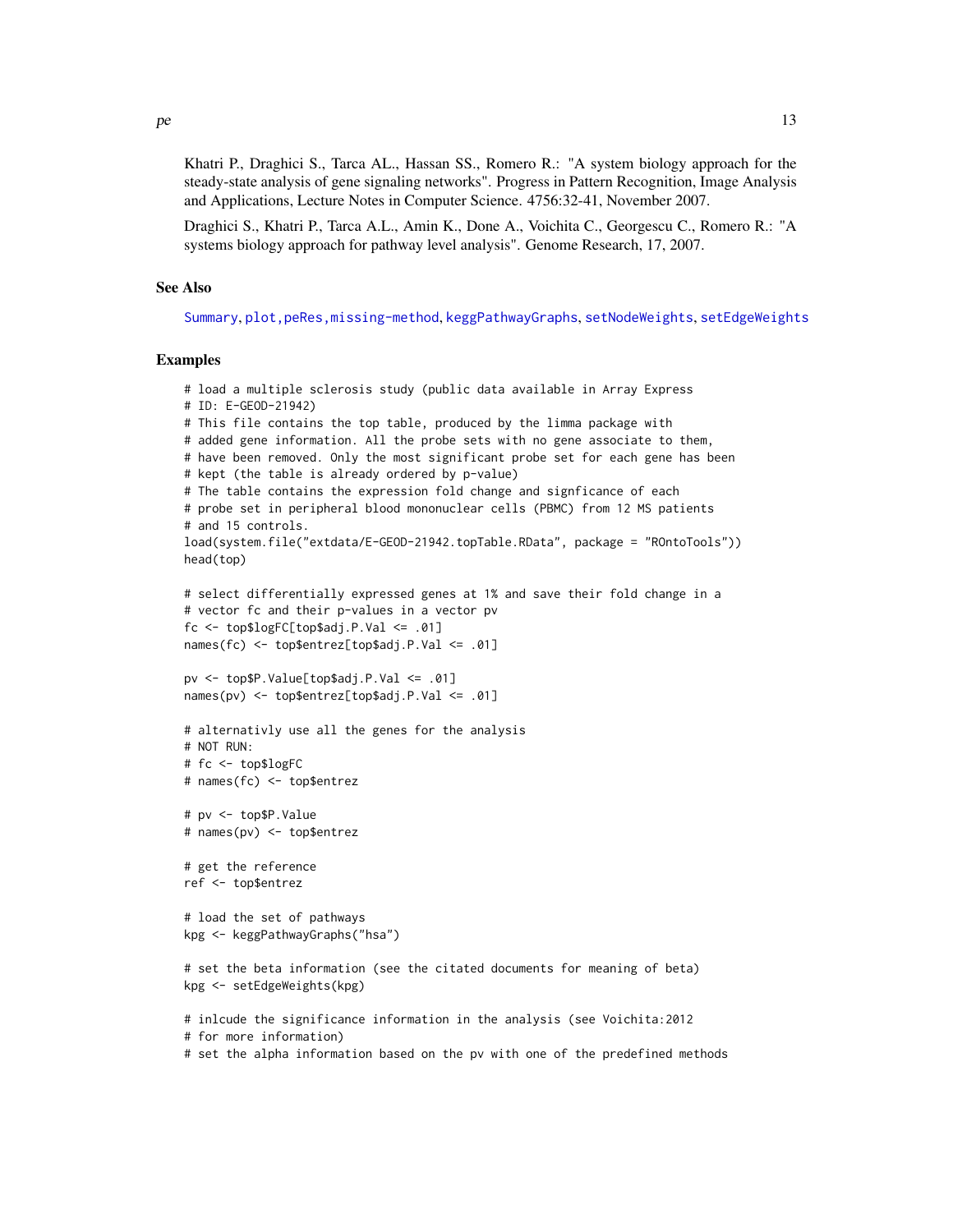```
kpg \le setNodeWeights(kpg, weights = alphaMLG(pv), defaultWeight = 1)
# perform the pathway analysis
# in order to obtain accurate results the number of boostraps, nboot, should
# be increase to a number like 2000
peRes <- pe(fc, graphs = kpg, ref = ref, nboot = 100, verbose = TRUE)
# obtain summary of results
head(Summary(peRes))
```
<span id="page-13-1"></span>peEdgeRenderInfo *Extract edge render information from a* pePathway-class *object*

### Description

Extract edge render information from a pePathway-class object

# Usage

```
peEdgeRenderInfo(x, pos.col = "black", pos.lty = "solid", pos.ah = "vee",
  neg.col = "black", neg.lty = "dashed", neg ah = "tee",zero.col = "lightgray", zero.lty = "dotted", zero.ah = "none")
```
### Arguments

| X        | an object of class pePathway-class            |
|----------|-----------------------------------------------|
| pos.col  | color of the edges with possitive weight      |
| pos.lty  | line type of the edges with possitive weight  |
| pos.ah   | arrow head of the edges with possitive weight |
| neg.col  | color of the edges with negative weight       |
| neg.lty  | line type of the edges with negative weight   |
| neg.ah   | arrow head of the edges with negative weight  |
| zero.col | color of the edges with zero weight           |
| zero.ltv | color of the edges with zero weight           |
| zero.ah  | color of the edges with zero weight           |

# Value

a named list as expected by [edgeRenderInfo](#page-0-0)

### Author(s)

Calin Voichita and Sorin Draghici

<span id="page-13-0"></span>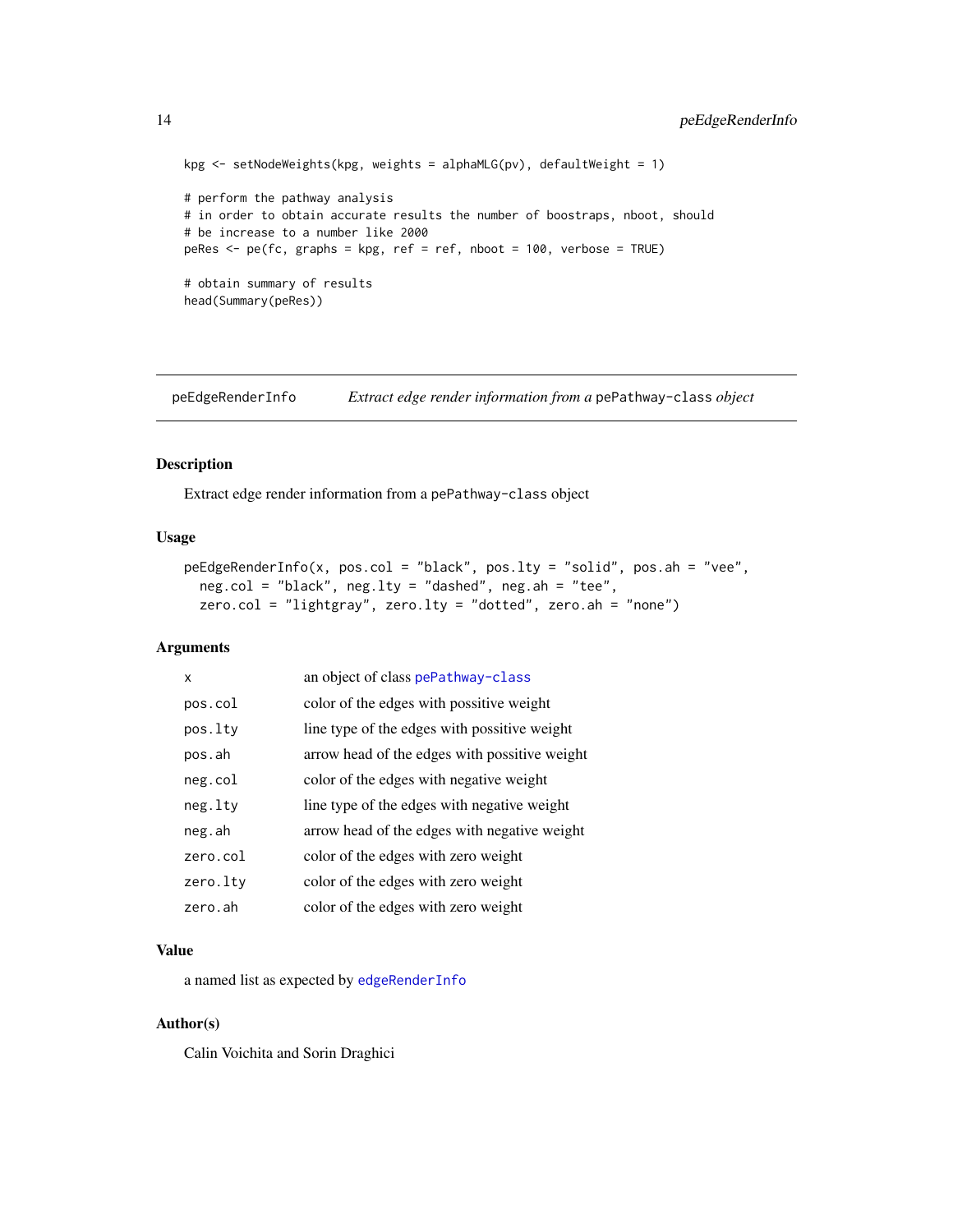# <span id="page-14-0"></span>peNodeRenderInfo 15

### See Also

[edgeRenderInfo](#page-0-0),[par](#page-0-0)

### Examples

```
# load experiment
load(system.file("extdata/E-GEOD-21942.topTable.RData", package = "ROntoTools"))
fc <- top$logFC[top$adj.P.Val <= .01]
names(fc) <- top$entrez[top$adj.P.Val <= .01]
ref <- top$entrez
# load the set of pathways
kpg <- keggPathwayGraphs("hsa")
kpg <- setEdgeWeights(kpg)
kpg <- setNodeWeights(kpg, defaultWeight = 1)
# perform the pathway analysis
peRes \leq pe(fc, graphs = kpg, ref = ref, nboot = 100, verbose = TRUE)
p <- peRes@pathways[[50]]
g <- layoutGraph(p@map, layoutType = "dot")
graphRenderInfo(g) <- list(fixedsize = FALSE)
edgeRenderInfo(g) <- peEdgeRenderInfo(p)
nodeRenderInfo(g) <- peNodeRenderInfo(p)
# notice the different type of edges in the graph (solid/dashed/dotted)
renderGraph(g)
```
<span id="page-14-1"></span>peNodeRenderInfo *Extract node render information from a* pePathway-class *object*

### **Description**

Extract node render information from a pePathway-class object

### Usage

```
peNodeRenderInfo(x, y = "Pert", input.shape = "box",default.shape = "ellipse", pos.col = "red", neg.col = "blue",
 zero.col = "white")
```
### Arguments

| $\mathsf{x}$  | an object of class pePathway-class                                                              |
|---------------|-------------------------------------------------------------------------------------------------|
| y             | a string representing the factor to be represented (Pert, Acc or input; see<br>pePathway-class) |
| input.shape   | shape of nodes that have measured expression change                                             |
| default.shape | shape of all other nodes                                                                        |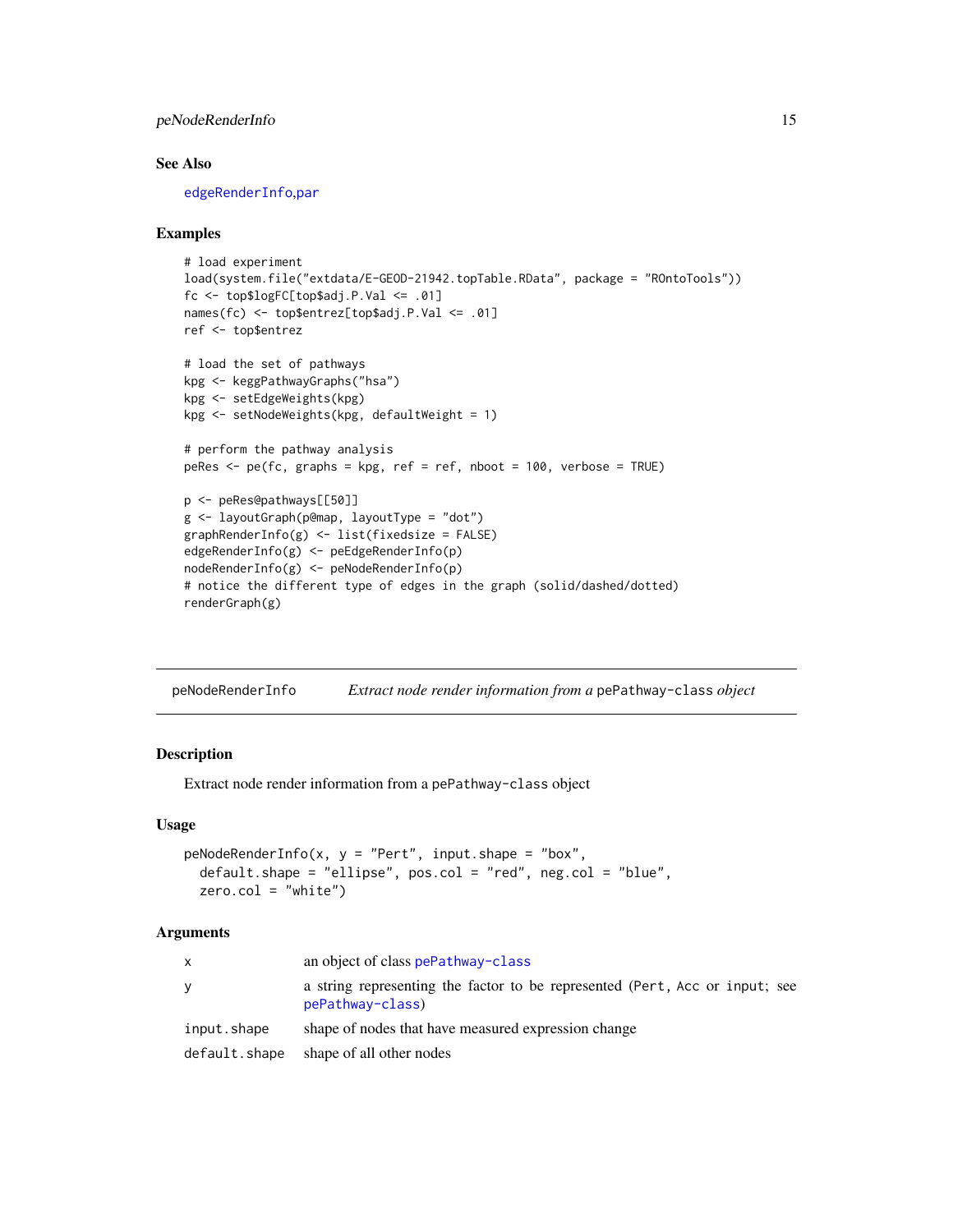<span id="page-15-0"></span>

| pos.col  | color of nodes with a positive y factor        |
|----------|------------------------------------------------|
| neg.col  | color of nodes with a negative y factor        |
| zero.col | color of nodes with the y factor equal to zero |

# Value

a named list as expected by [nodeRenderInfo](#page-0-0)

### Author(s)

Calin Voichita and Sorin Draghici

### See Also

[nodeRenderInfo](#page-0-0),[par](#page-0-0)

# Examples

```
# load experiment
load(system.file("extdata/E-GEOD-21942.topTable.RData", package = "ROntoTools"))
fc <- top$logFC[top$adj.P.Val <= .01]
names(fc) <- top$entrez[top$adj.P.Val <= .01]
ref <- top$entrez
# load the set of pathways
kpg <- keggPathwayGraphs("hsa")
kpg <- setEdgeWeights(kpg)
kpg <- setNodeWeights(kpg, defaultWeight = 1)
# perform the pathway analysis
peRes <- pe(fc, graphs = kpg, ref = ref, nboot = 100, verbose = TRUE)
p <- peRes@pathways[[50]]
g <- layoutGraph(p@map, layoutType = "dot")
graphRenderInfo(g) <- list(fixedsize = FALSE)
edgeRenderInfo(g) <- peEdgeRenderInfo(p)
nodeRenderInfo(g) <- peNodeRenderInfo(p)
# notice the different type of nodes in the graph (box/circle)
# the color of each node represents the perturbation (red = positive, blue = negative)
# the shade represents the stregth of the perturbation
renderGraph(g)
nodeRenderInfo(g) <- peNodeRenderInfo(p, "Acc")
# now, the color of each node represents the accumulation (red = positive, blue = negative)
# notice that square nodes with no parents have no accumulation
renderGraph(g)
```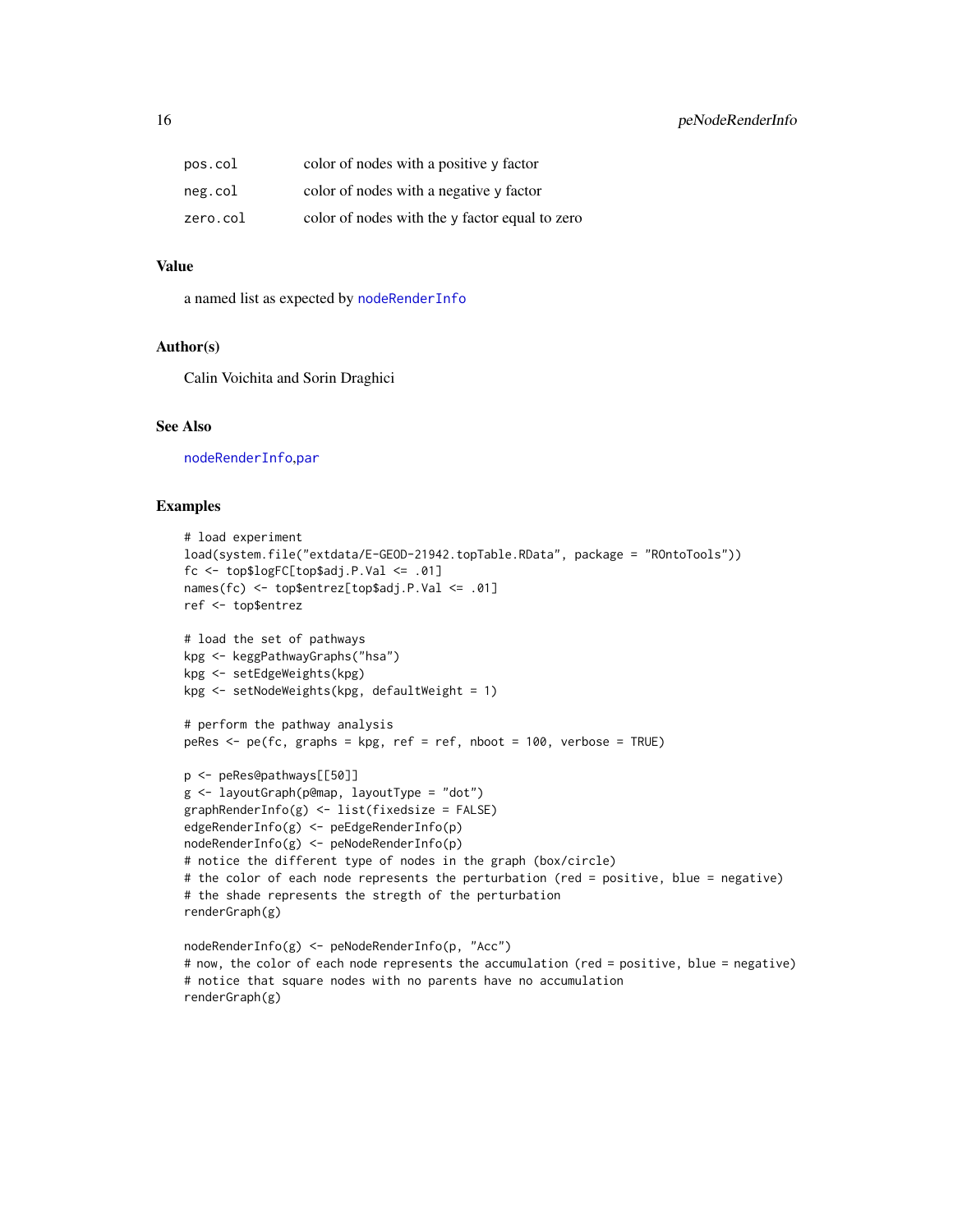<span id="page-16-2"></span><span id="page-16-0"></span>

# Description

Class that encodes the result of Pathway-Express for a single pathway

# **Slots**

```
graphNEL).
```
- input: named vector of fold changes for genes on this pathway. The names of the genes are the orignal IDS used in the analysis
- ref: vector of reference IDs on this pathway

boot: an object of class boot encoding the bootstrap information.

Pert: the gene perturbation factors for all genes on the pathway, as computed by Pathway-Express.

Acc: the gene accumulations for all genes on the pathway, as computed by Pathway-Express.

asGS: pathway was considered as gene set

# Author(s)

Calin Voichita and Sorin Draghici

### See Also

[pe](#page-11-1), [peRes-class](#page-16-1)

<span id="page-16-1"></span>

| peRes-class | Pathway-Express result class |  |  |
|-------------|------------------------------|--|--|
|-------------|------------------------------|--|--|

### **Description**

This class is used to encode the results of the pathway analysis performed by the function [pe](#page-11-1).

# Details

The slots input and ref record global information related to the whole analysis, while the pathways slot records the specific results as [pePathway-class](#page-16-2) for each one of the pathways used in the analysis.

### Slots

pathways: A list of [pePathway-class](#page-16-2) objects.

input: named vector of fold changes used for the analysis. The names of the vector are the IDs originaly used.

ref: character vector containing the IDs used as reference in the analysis.

cutOffFree: boolean value indicating if a cut-of-free analysis has been performed.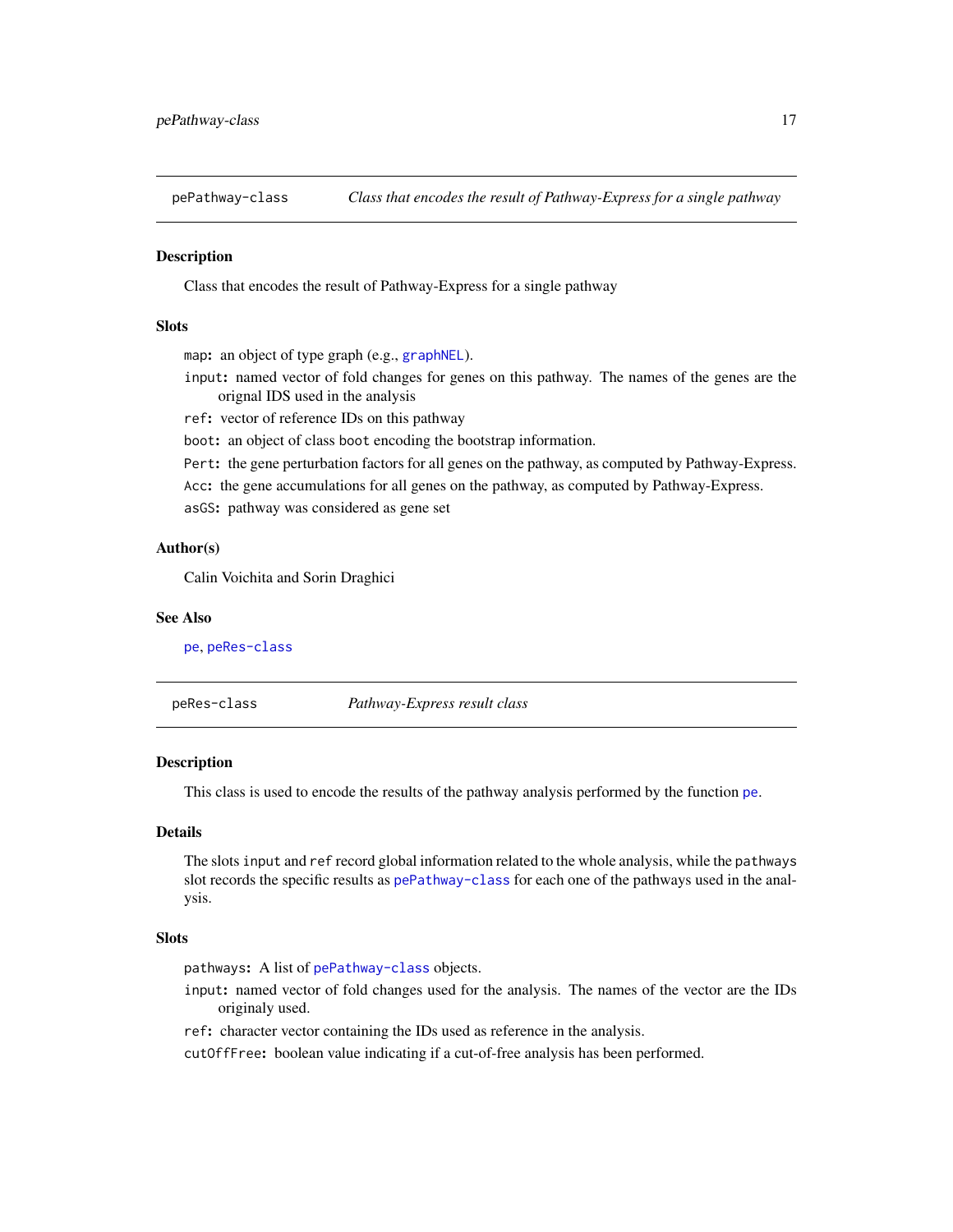### <span id="page-17-0"></span>Author(s)

Calin Voichita and Sorin Draghici

# See Also

[pe](#page-11-1), [pePathway-class](#page-16-2)

plot,pePathway,missing-method *Plot pathway level statistics*

# Description

Display graphical representation of pathway level statistic like: i) two way comparison between the measured expression change and one of the factors computed by Pathway-Express ([pe](#page-11-1)) or ii) the boostrap statistics of the same factors.

### Usage

```
## S4 method for signature 'pePathway,missing'
plot(x, y, ..., type = "two-way",eps = 1e-06)## S4 method for signature 'pePathway,character'
plot(x, y, main = "", ..., type = "two-way",eps = 1e-06)
```
# Arguments

| $\mathsf{x}$ | an object of type pePathway-class                                                        |
|--------------|------------------------------------------------------------------------------------------|
| y            | if provided, the factor to be ploted (either Acc (default) or Pert; see pePathway-class) |
| $\cdots$     | Arguments to be passed to methods, such as par                                           |
| type         | type of plot (either two.way (default) or boot)                                          |
| eps          | any value smaller than this will be ploted as 0                                          |
| main         | title                                                                                    |

### Author(s)

Calin Voichita and Sorin Draghici

### See Also

[pe](#page-11-1), plot, peRes, missing-method, [peNodeRenderInfo](#page-14-1), [peEdgeRenderInfo](#page-13-1)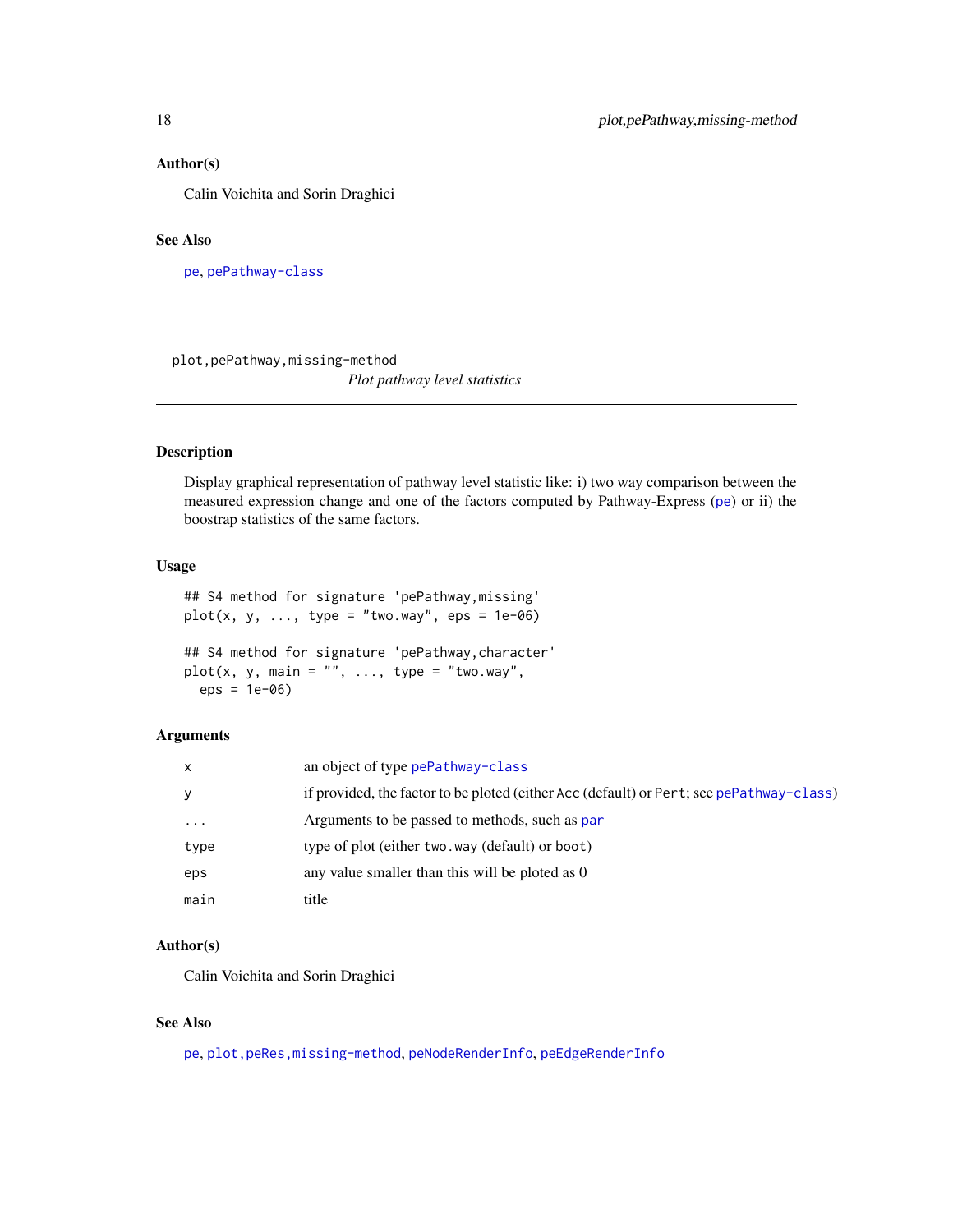# <span id="page-18-0"></span>plot,peRes,missing-method 19

### Examples

```
# load experiment
load(system.file("extdata/E-GEOD-21942.topTable.RData", package = "ROntoTools"))
fc \leq -top\ top\ C[top\ Id . P. Val \leq .01names(fc) <- top$entrez[top$adj.P.Val <= .01]
ref <- top$entrez
# load the set of pathways
kpg <- keggPathwayGraphs("hsa")
kpg <- setEdgeWeights(kpg)
kpg <- setNodeWeights(kpg, defaultWeight = 1)
# perform the pathway analysis (for more accurate results use nboot = 2000)
peRes <- pe(fc, graphs = kpg, ref = ref, nboot = 100, verbose = TRUE)
plot(peRes@pathways[[50]])
plot(peRes@pathways[[50]], "Pert", main = "Perturbation factor")
plot(peRes@pathways[[50]], type = "boot")
plot(peRes@pathways[[50]], "Pert", type = "boot", main = "Perturbation factor")
```

```
plot,peRes,missing-method
```
*Plot Pathway-Express result*

### **Description**

Display a two-way plot using two of the p-values from the Pathway-Express analysis.

### Usage

```
## S4 method for signature 'peRes,missing'
plot(x, y, ..., comb.py.func = compute.fisher,
  adjust.method = "fdr", threshold = 0.05, eps = 1e-06)
## S4 method for signature 'peRes,character'
plot(x, y, ..., comb.py.func = compute.fisher,adjust.method = "fdr", threshold = 0.05, eps = 1e-06)
```
### Arguments

| x        | an object of type perfes-class                                                                       |
|----------|------------------------------------------------------------------------------------------------------|
| y        | vector of two p-values names to be combined using comb. pv. func (default:<br>$c("pAcc", "pORA"))$ . |
| $\cdots$ | Arguments to be passed to methods, such as par.                                                      |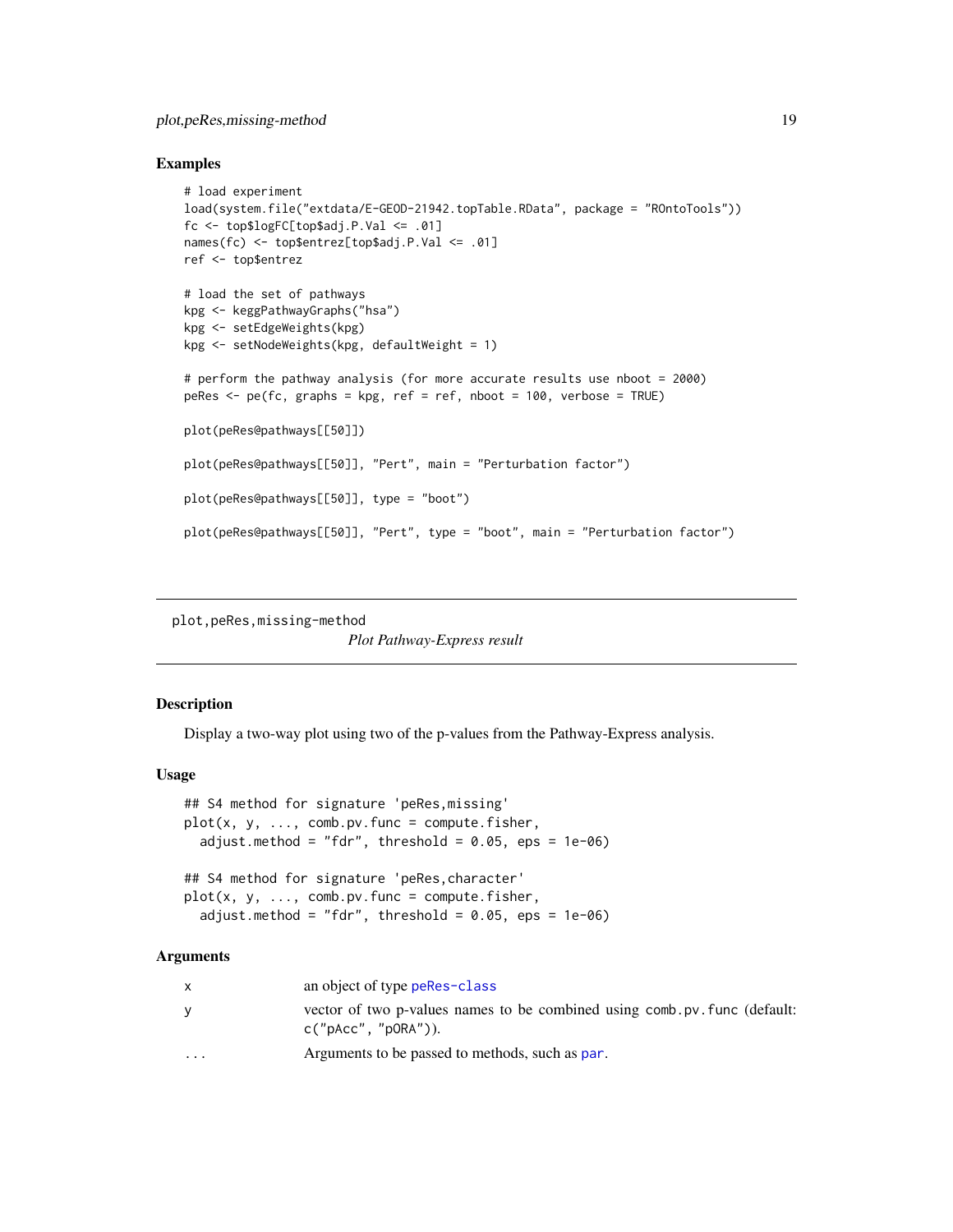<span id="page-19-0"></span>

| comb.pv.func | the function to combine the p-values - takes as input a vector of p-values and<br>returns the combined p-value (default: compute. fisher). |
|--------------|--------------------------------------------------------------------------------------------------------------------------------------------|
|              | adjust. method the name of the method to adjust the p-value (see p. adjust)                                                                |
| threshold    | corrected p-value threshold                                                                                                                |
| eps          | any value smaller than this will be considered as eps (default: $1e-6$ ).                                                                  |

### Author(s)

Calin Voichita and Sorin Draghici

### See Also

[pe](#page-11-1), [summary.peRes](#page-23-1), [plot,pePathway,missing-method](#page-0-0)

# Examples

```
# load experiment
load(system.file("extdata/E-GEOD-21942.topTable.RData", package = "ROntoTools"))
fc <- top$logFC[top$adj.P.Val <= .01]
names(fc) <- top$entrez[top$adj.P.Val <= .01]
ref <- top$entrez
# load the set of pathways
kpg <- keggPathwayGraphs("hsa")
kpg <- setEdgeWeights(kpg)
kpg <- setNodeWeights(kpg, defaultWeight = 1)
# perform the pathway analysis (for more accurate results use nboot = 2000)
peRes \leq pe(fc, graphs = kpg, ref = ref, nboot = 100, verbose = TRUE)
plot(peRes)
plot(peRes, c("pPert","pORA"), comb.pv.func = compute.normalInv, threshold = .01)
```
<span id="page-19-1"></span>setEdgeWeights *Set gene weights based on edge type*

# Description

setEdgeWeights

### Usage

```
setEdgeWeights(graphList, edgeTypeAttr = "subtype",
  edgeWeightByType = list(activation = 1, inhibition = -1, expression = 1,
  repression = -1), defaultWeight = 0, combineWeights = sum,
 nodeOnlyGraphs = FALSE)
```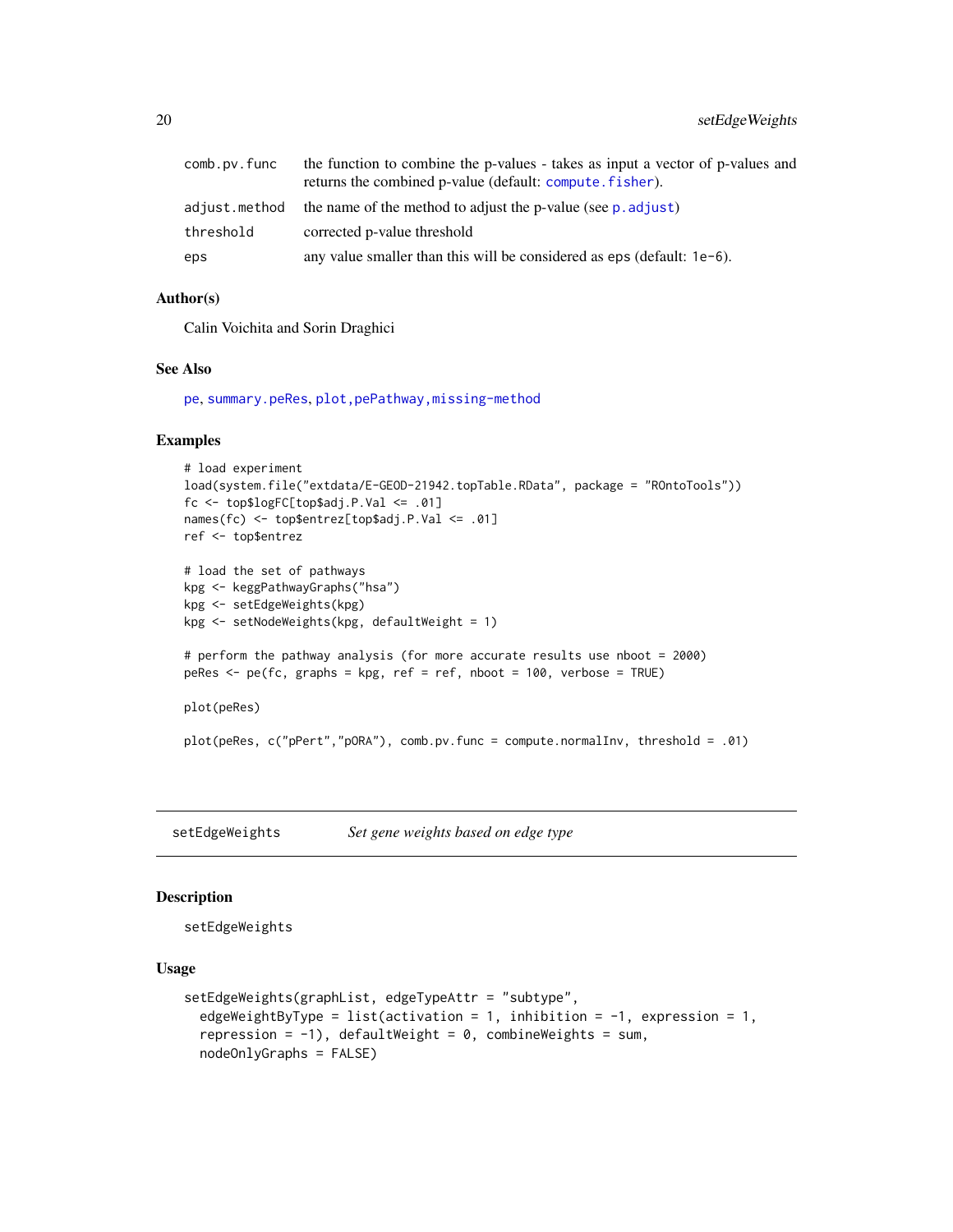# <span id="page-20-0"></span>setNodeWeights 21

# Arguments

| graphList        | a list of graphNEL objects                                                                                                                                                   |
|------------------|------------------------------------------------------------------------------------------------------------------------------------------------------------------------------|
| edgeTypeAttr     | edge attribute to be considered as the edge type. If the edge has multiple types,<br>the edge type attribute is considered as a comma separeted list of types                |
| edgeWeightByType |                                                                                                                                                                              |
|                  | named list of weigths, where the names of the list are the edge type (values of<br>the attribute defined by edgeTypeAttr)                                                    |
| defaultWeight    | default value for an edge with a type not defined in edge Weight By Type                                                                                                     |
|                  | combineweights for the edges with multiple types, the function to be applied on the vector of<br>weights                                                                     |
|                  | nodeOnlyGraphs boolean value marking if graphs with no edges should be returned or not; note<br>that graphs with all edge weights equal to 0 are considered node only graphs |

# Value

The graphList with the edge weights set.

# Author(s)

Calin Voichita and Sorin Draghici

# Examples

# load the set of pathways kpg <- keggPathwayGraphs("hsa")

kpg <- setEdgeWeights(kpg)

edgeWeights(kpg[["path:hsa04110"]])

<span id="page-20-1"></span>setNodeWeights *Set node weights*

# Description

Set node weights

# Usage

```
setNodeWeights(graphList, weights = NULL, defaultWeight = 1)
```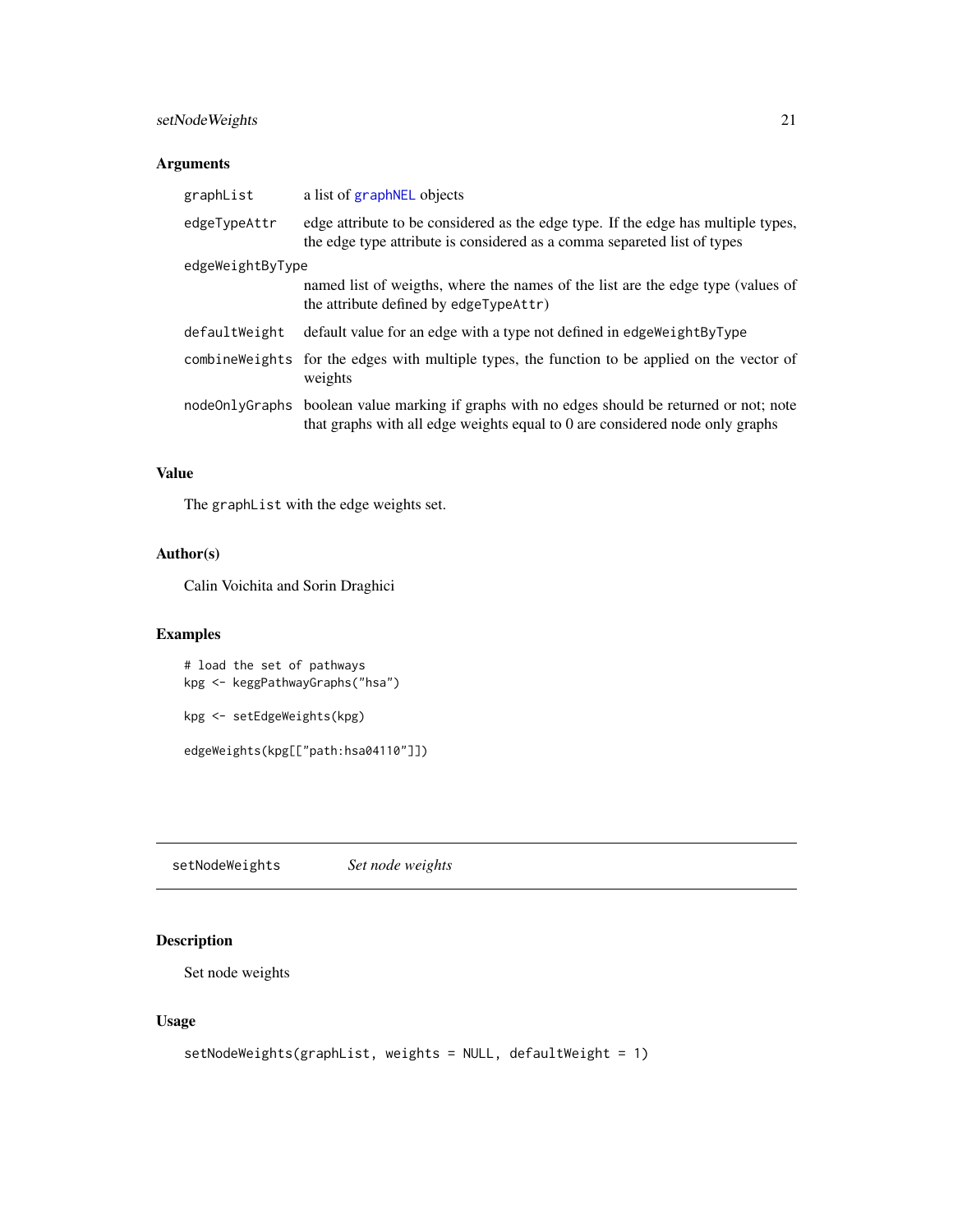# <span id="page-21-0"></span>Arguments

| graphList     | a list of graph (e.g., graphNEL) objects                                                                                                                                                                                               |
|---------------|----------------------------------------------------------------------------------------------------------------------------------------------------------------------------------------------------------------------------------------|
| weights       | named vector or matrix; if vector, the node is going to have the same weight in<br>all graphs it appears; if matrix, the rows represent nodes and columns represent<br>graphs and the node will have different weights in each pathway |
| defaultWeight | the default weight for all nodes not set by the parameter weights                                                                                                                                                                      |

# Value

The graphList with the node weights set.

### Author(s)

Calin Voichita and Sorin Draghici

# Examples

```
# load the set of pathways
kpg <- keggPathwayGraphs("hsa")
```
kpg <- setNodeWeights(kpg)

nodeWeights(kpg[["path:hsa04110"]])

Summary,pDisRes-method

*Summarize the results of a Pathway-Express analysis*

# Description

Summarize the results of a Pathway-Express analysis

# Usage

```
## S4 method for signature 'pDisRes'
Summary(x, \ldots, na.rm = FALSE)
```
# Arguments

|                         | Primary dis-regulation analysis result object obtained using polis |
|-------------------------|--------------------------------------------------------------------|
| $\cdot$ $\cdot$ $\cdot$ | see summary.pDisRes                                                |
| na.rm                   | ignored                                                            |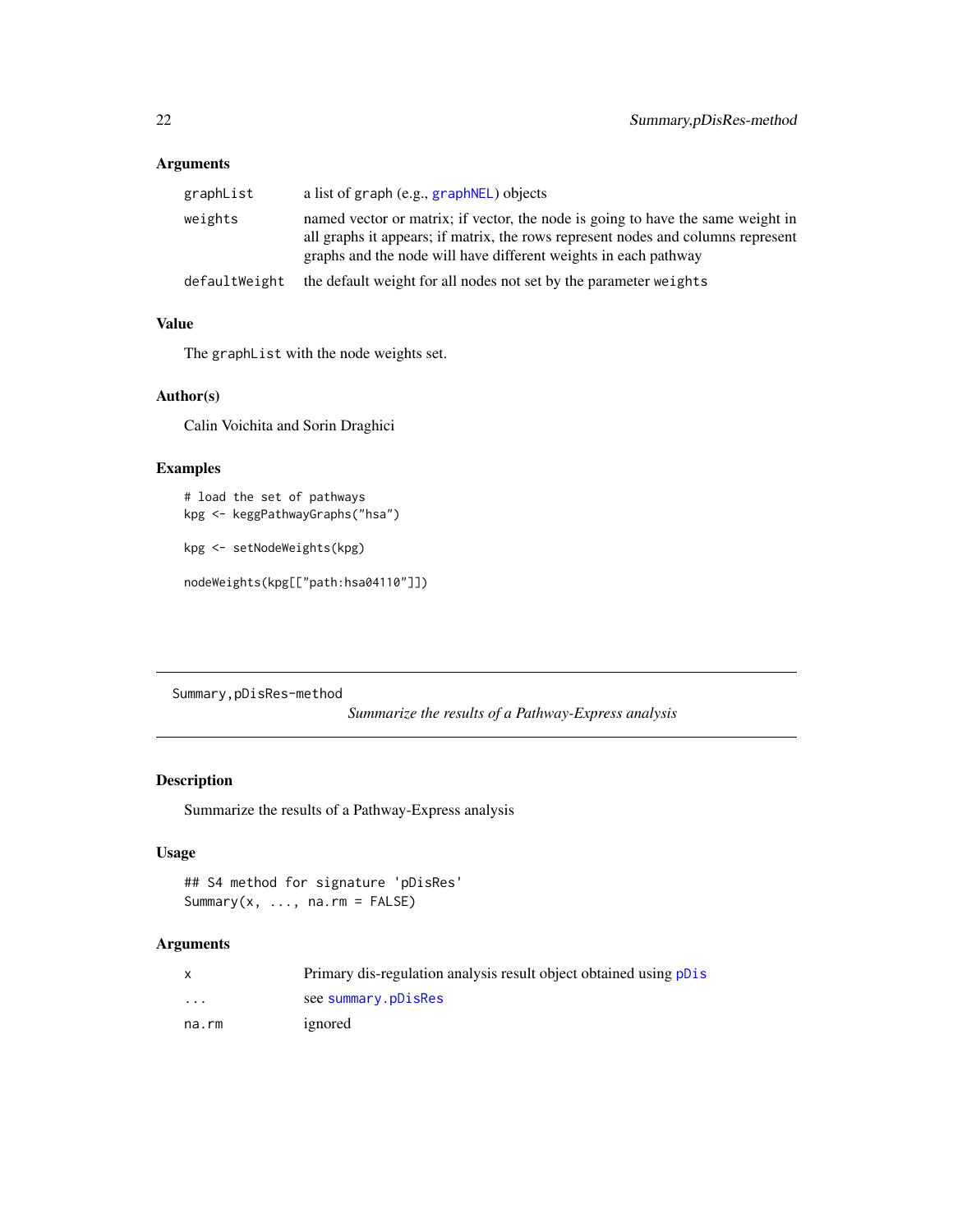<span id="page-22-0"></span>Summary,peRes-method *Summarize the results of a Pathway-Express analysis*

# Description

Summarize the results of a Pathway-Express analysis

# Usage

```
## S4 method for signature 'peRes'
Summary(x, ..., na.rm = FALSE)
```
# Arguments

|                         | Pathway-Express analysis result object obtained using pe |
|-------------------------|----------------------------------------------------------|
| $\cdot$ $\cdot$ $\cdot$ | see summary.peRes                                        |
| na.rm                   | ignored                                                  |

<span id="page-22-1"></span>summary.pDisRes *Summarize the results of a primary dis-regulation (pDis) analysis*

# Description

Summarize the results of a primary dis-regulation (pDis) analysis

# Usage

```
summary.pDisRes(object, ..., pathNames = NULL, totalpDis = TRUE, normalize = TRUE,
ppDis = TRUE, pORA = TRUE,
comb.pv = c("ppDis", "pORA"), comb.pv.func = compute.fisher,
order.by = "pComb", adjust.method = "fdr")
```
# Arguments

| object    | pDis analysis result object obtained using pDis                                                                                                 |
|-----------|-------------------------------------------------------------------------------------------------------------------------------------------------|
| $\cdots$  | ignored                                                                                                                                         |
| pathNames | named vector of pathway names; the names of the vector are the IDs of the<br>pathways                                                           |
| totalpDis | boolean value indicating if the total primary dis-regulation should be computed                                                                 |
| normalize | boolean value indicating if normalization with regards to the boostrap simula-<br>tions should be performed on total                            |
| ppDis     | boolean value indicating if the significance of the total primary dis-regulation in<br>regards to the bootstrap permutations should be computed |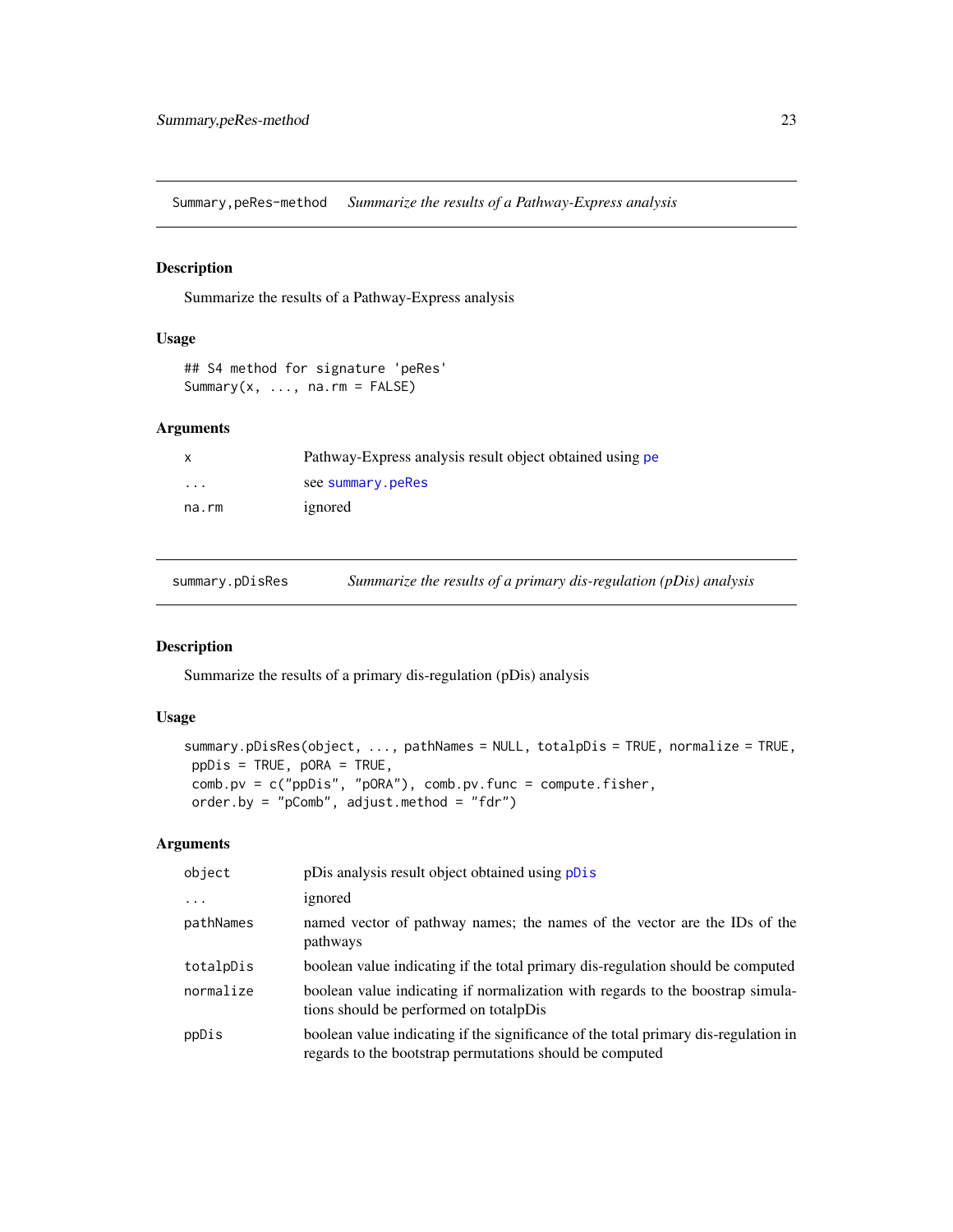<span id="page-23-0"></span>

| p0RA          | boolean value indicating if the over-represtation p-value should be computed                                  |
|---------------|---------------------------------------------------------------------------------------------------------------|
| comb.pv       | vector of the p-value names to be combine (any of the above p-values)                                         |
| comb.pv.func  | the function to combine the p-values; takes as input a vector of p-values and<br>returns the combined p-value |
| order.bv      | the name of the p-value that is used to order the results                                                     |
| adjust.method | the name of the method to adjust the p-value (see p.adjust)                                                   |

# See Also

[pDis](#page-7-1)

### Examples

```
# load experiment
load(system.file("extdata/E-GEOD-21942.topTable.RData", package = "ROntoTools"))
fc <- top$logFC[top$adj.P.Val <= .01]
names(fc) <- top$entrez[top$adj.P.Val <= .01]
ref <- top$entrez
# load the set of pathways
kpg <- keggPathwayGraphs("hsa")
kpg <- setEdgeWeights(kpg)
kpg <- setNodeWeights(kpg, defaultWeight = 1)
# perform the pathway analysis
pDisRes <- pDis(fc, graphs = kpg, ref = ref, nboot = 100, verbose = TRUE)
# obtain summary of results
head(summary(pDisRes))
kpn <- keggPathwayNames("hsa")
head(summary(pDisRes))
head(summary(pDisRes, pathNames = kpn, totalpDis = FALSE,
            pORA = FALSE, comb.pv = NULL, order.by = "pDis"))
```
<span id="page-23-1"></span>summary.peRes *Summarize the results of a Pathway-Express analysis*

### Description

Summarize the results of a Pathway-Express analysis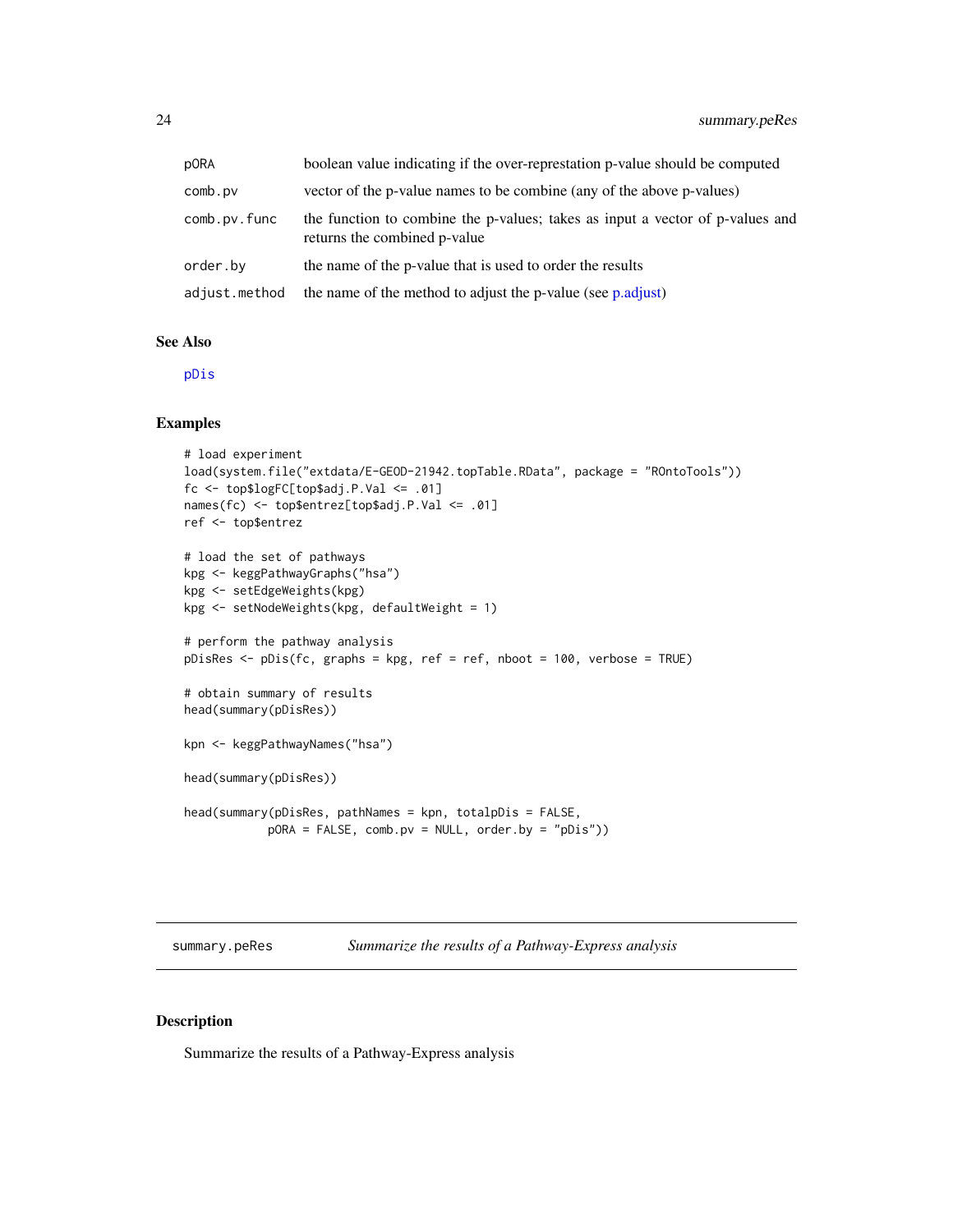# <span id="page-24-0"></span>summary.peRes 25

### Usage

```
summary.peRes(object, ..., pathNames = NULL, totalAcc = TRUE, totalPert = TRUE, normalize = TRUE,
pPert = TRUE, pAcc = TRUE, pORA = TRUE,
comb.pv = c("pPert", "pORA"), comb.pv.func = compute.fisher,
order.by = "pComb", adjust.method = "fdr")
```
# Arguments

| object        | Pathways-Express result object obtained using pe                                                                                        |
|---------------|-----------------------------------------------------------------------------------------------------------------------------------------|
| $\ddots$      | ignored                                                                                                                                 |
| pathNames     | named vector of pathway names; the names of the vector are the IDs of the<br>pathways                                                   |
| totalAcc      | boolean value indicating if the total accumulation should be computed                                                                   |
| totalPert     | boolean value indicating if the total perturbation should be computed                                                                   |
| normalize     | boolean value indicating if normalization with regards to the boostrap simula-<br>tions should be performed on total Acc and total Pert |
| pPert         | boolean value indicating if the significance of the total perturbation in regards<br>to the bootstrap permutations should be computed   |
| pAcc          | boolean value indicating if the significance of the total accumulation in regards<br>to the bootstrap permutations should be computed   |
| p0RA          | boolean value indicating if the over-represtation p-value should be computed                                                            |
| comb.pv       | vector of the p-value names to be combine (any of the above p-values)                                                                   |
| comb.pv.func  | the function to combine the p-values; takes as input a vector of p-values and<br>returns the combined p-value                           |
| order.by      | the name of the p-value that is used to order the results                                                                               |
| adjust.method | the name of the method to adjust the p-value (see p.adjust)                                                                             |

### See Also

### [pe](#page-11-1)

### Examples

```
# load experiment
load(system.file("extdata/E-GEOD-21942.topTable.RData", package = "ROntoTools"))
fc <- top$logFC[top$adj.P.Val <= .01]
names(fc) <- top$entrez[top$adj.P.Val <= .01]
ref <- top$entrez
# load the set of pathways
kpg <- keggPathwayGraphs("hsa")
kpg <- setEdgeWeights(kpg)
```

```
# perform the pathway analysis
```
kpg <- setNodeWeights(kpg, defaultWeight = 1)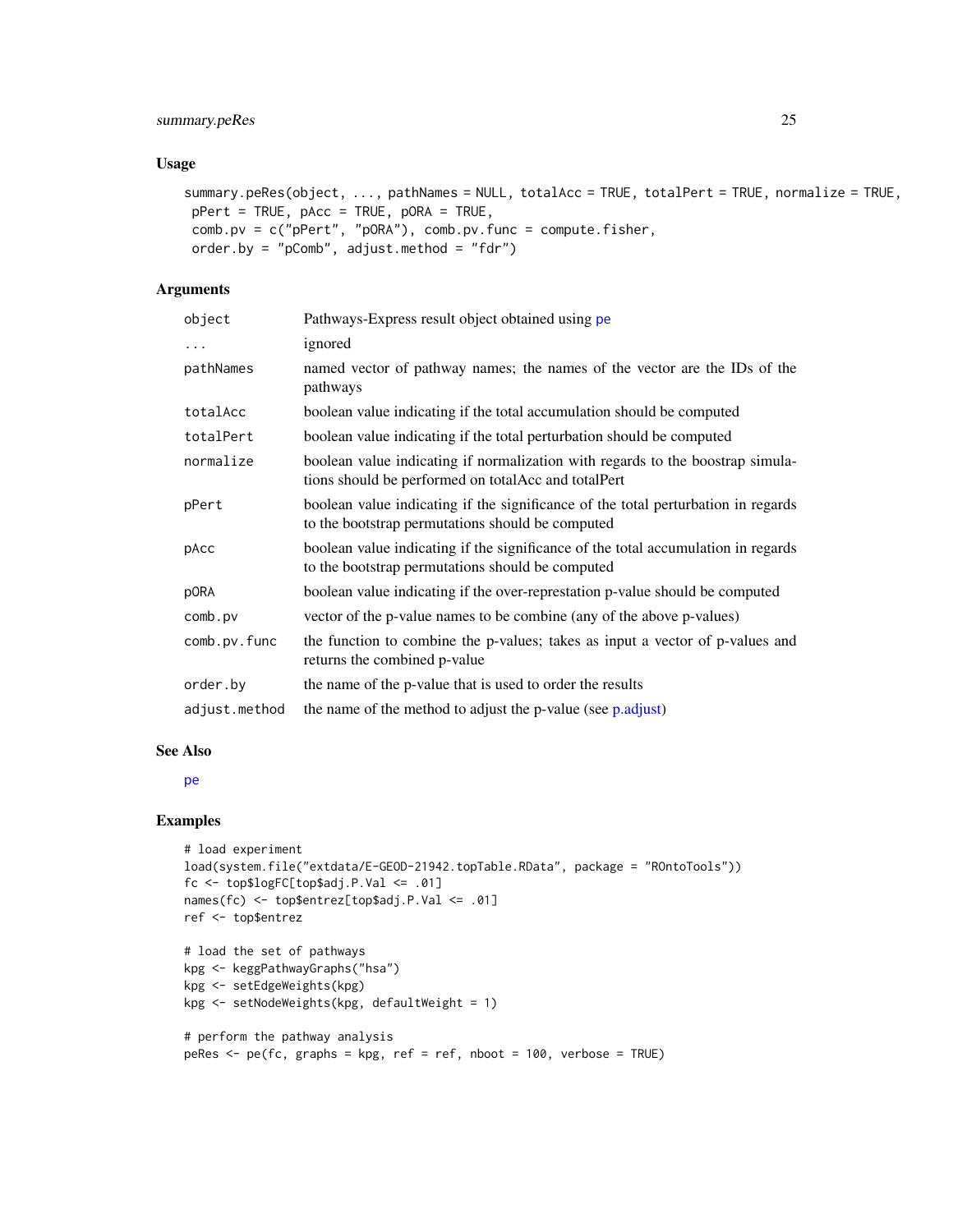# obtain summary of results head(summary(peRes)) kpn <- keggPathwayNames("hsa") head(summary(peRes))

head(summary(peRes, pathNames = kpn, totalAcc = FALSE, totalPert = FALSE, pAcc = FALSE, pORA = FALSE, comb.pv = NULL, order.by = "pPert"))